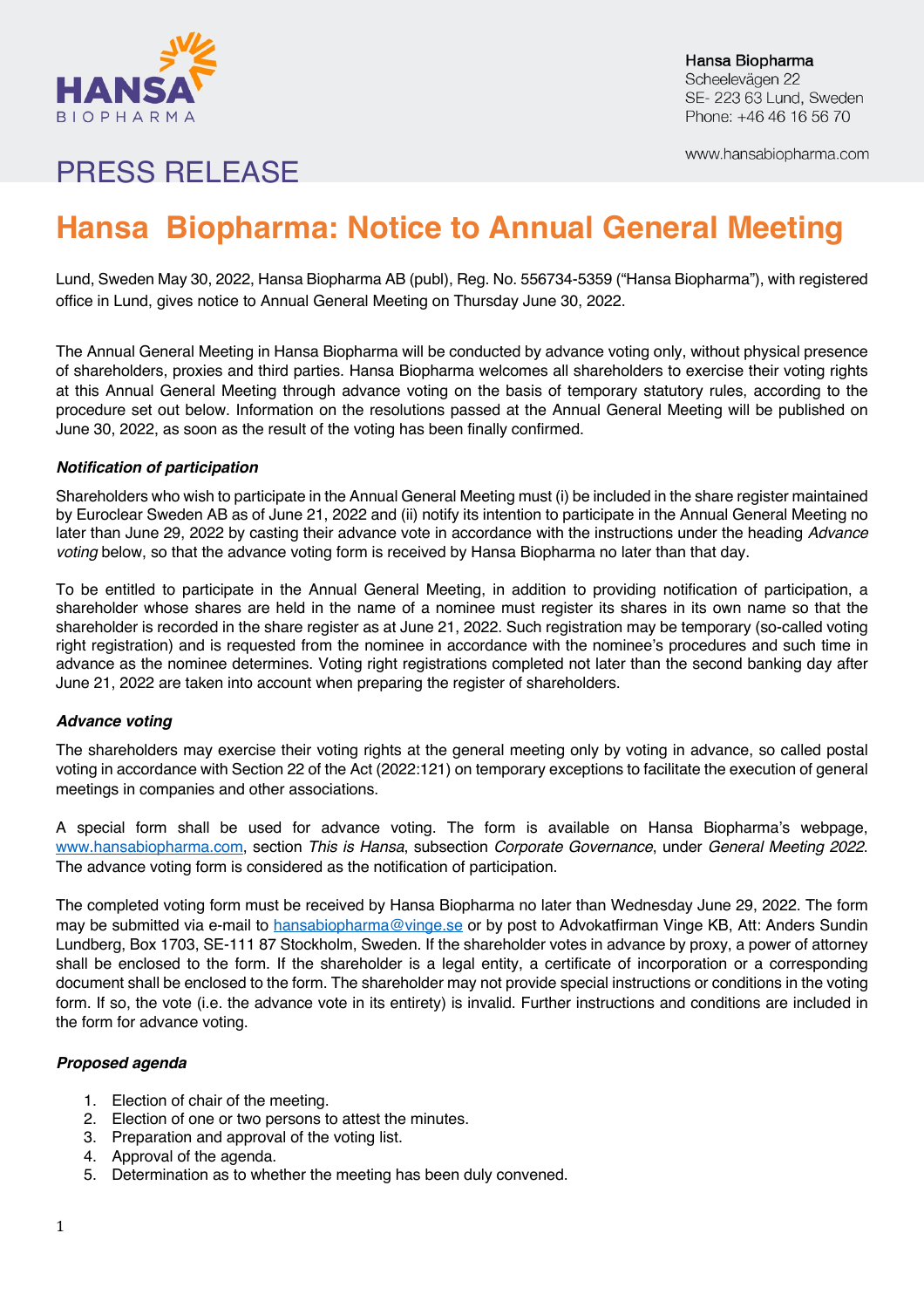6. Presentation of the annual report and the auditors' report and the consolidated financial statements and the auditors' report for the group.

 $\overline{a}$ 

- 7. Resolution:
	- (a) regarding the adoption of the income statement and the balance sheet, and of the consolidated income statement and the consolidated balance sheet;
	- (b) regarding allocation of the company's result according to the adopted balance sheet;
	- (c) regarding discharge from liability for the members of the Board of Directors and the CEO.
- 8. Determination of the
	- (a) number of members of the Board of Directors; and
	- (b) number of auditors.
- 9. Determination of fees for
	- (a) members of the Board of Directors; and
	- (b) auditors.
- 10. Election of the members of the Board of Directors
	- (a) Anders Gersel Pedersen (re-election);
	- (b) Andreas Eggert (re-election);
	- (c) Eva Nilsagård (re-election);
	- (d) Hilary Malone (re-election);
	- (e) Mats Blom (re-election); and
	- (f) Peter Nicklin (new election).
- 11. Election of the chair of the Board of Directors.
- 12. Election of auditors.
- 13. Proposal regarding principles for appointing the Nomination Committee.
- 14. Presentation of the Board of Directors' remuneration report for approval.
- 15. Proposal regarding guidelines for executive remuneration.
- 16. Proposal regarding the amendment of the articles of association.
- 17. Proposal to adopt a long-term incentive program based on performance-based share rights for employees at Hansa Biopharma.
	- (a) Proposal to adopt the Share Rights Program 2022.
	- (b) Proposal regarding authorization for the Board of Directors to issue new class C shares, authorization to repurchase issued class C shares, transfer of own ordinary shares to participants in the programs and the market.
	- (c) Proposal on equity swap arrangements with third parties.
- 18. Proposal to adopt a long-term incentive program based on employee stock options for employees at Hansa Biopharma.
	- (a) Proposal regarding the adoption of Option Program 2022.
	- (b) Proposal regarding authorization for the Board of Directors to issue new class C shares, authorization to repurchase issued class C shares, transfer own ordinary shares to participants in the programs and the market.
	- (c) Proposal on equity swap arrangements with third parties.
- 19. Proposal regarding resolution on authorization for the Board of Directors to resolve on new issue of ordinary shares and warrants and/or convertibles.
	- (a) Main proposal.
	- (b) Alternative proposal.

## *The Nomination Committee's proposals*

## *The Nomination Committee's proposals for election of chair to the meeting, members of the Board of Directors, chair of the Board of Directors, auditor and determination of fees (items 1 and 8-12)*

The Nomination Committee, composed of Laura Feinleib (temporary replacement for Natalie Berner and representing Redmile Group), Lotta Sjöberg (representing Handelsbanken Fonder), and Jannis Kitsakis (representing AP4), has submitted the following proposals for resolution: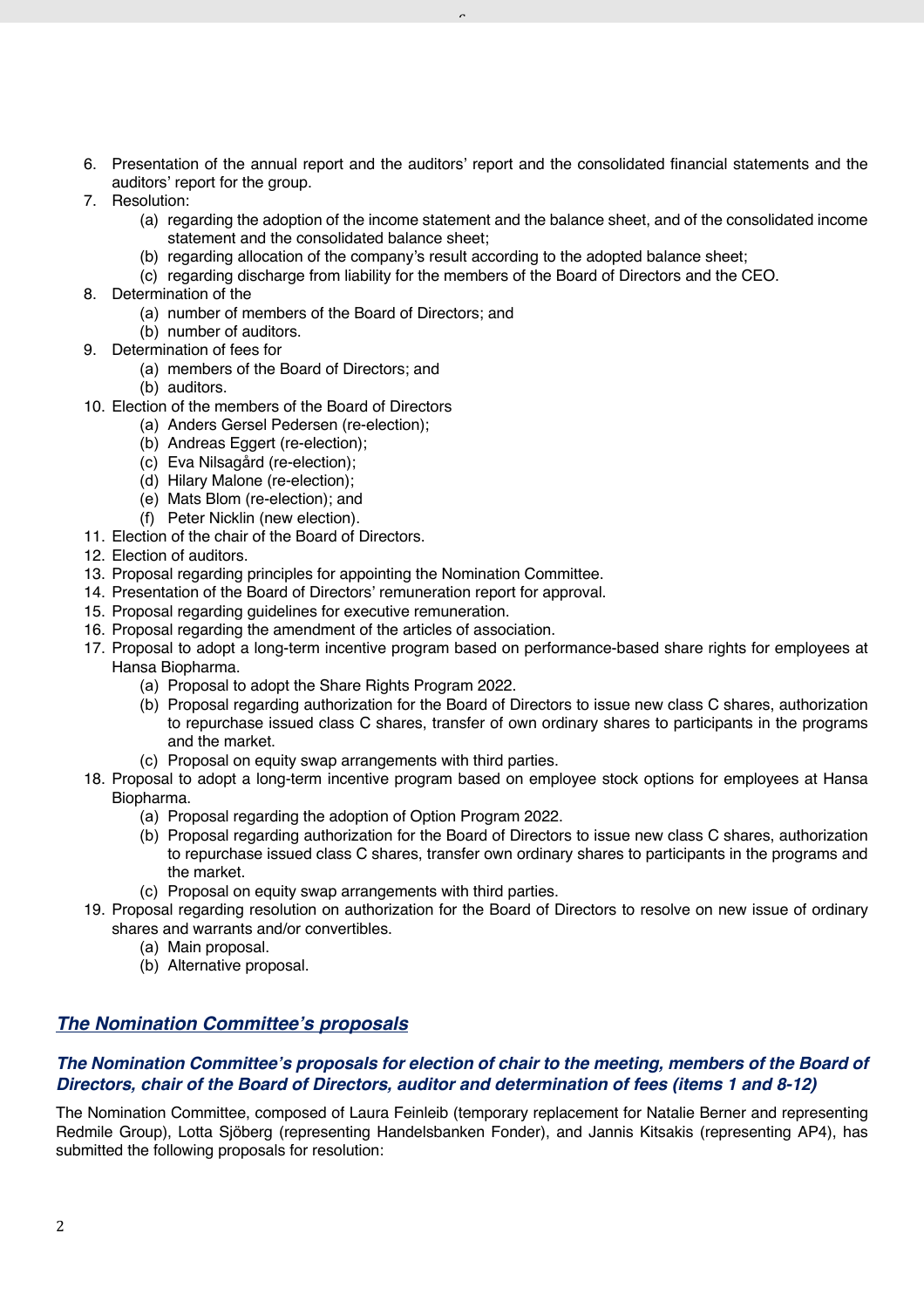- Dain Hård Nevonen, member of the Swedish Bar Association, from Advokatfirman Vinge or, in case of his impediment, the person instead appointed by the Board of Directors, is proposed to be elected chair of the Annual General Meeting (item 1).
- The Board of Directors is proposed to consist of six (6) directors and no deputy directors (item 8 (a)).

 $\overline{a}$ 

- One registered accounting firm is proposed to be appointed auditor with no deputy auditors (item 8 (b)).
- Remuneration to the Board of Directors is proposed to remain unchanged and to amount to SEK 900,000 to the chair of the Board of Directors and SEK 300,000 each to the other members of the Board of Directors. The remuneration to the chair of the Audit Committee should be SEK 150,000 and SEK 75,000 to each other member in the Audit Committee, SEK 40,000 to the chair of the Remuneration Committee and SEK 25,000 to each other member in the Remuneration Committee, SEK 25,000 to each member in the Scientific Committee and USD 20,000 to the chair of the U.S. Committee (item 9 (a)).
- Audit fee is proposed to be in accordance with approved account (item 9 (b)).
- Re-election of members of the Board of Directors Anders Gersel Pedersen, Andreas Eggert, Eva Nilsagård, Hilary Malone and Mats Blom and election of Peter Nicklin as a new member of the Board of Directors, all for the time until the end of the next Annual General Meeting (items 10 (a) – (g)). Ulf Wiinberg is not standing for re-election. Peter Nicklin is proposed to be elected as chair of the Board of Directors for the time until the end of the next Annual General Meeting (item 11).
- Re-election of the auditor KPMG AB. If re-elected, KPMG AB has informed that Stefan Lundberg will be the principal auditor for the period until the end of the next Annual General Meeting. The proposal is in accordance with the Audit Committee's recommendation (item 12).

#### Information on the proposed new member of the Board of Directors

#### *Peter Nicklin*

Peter Nicklin (born 1963, German and British citizen) is currently chairman of the boards of Versantis AG, Sciensus Ltd (previously Healthcare at Home), and Tunstall Group Ltd. Peter has significant experience in leading global teams in large and mid-size companies within life-science. He was recently CEO at Amann Girrbach leading the business through its successful ownership change and has held global senior / executive positions at Baxter, Bayer Healthcare, Novartis Pharma and Bristol Myers Squibb. Peter has also been advisor to several medtech and bio-pharma companies based both in the U.S. and the EU. Peter is qualified as a Chartered Accountant and holds a bachelor's degree in finance from the University of Lancaster. Whilst having spent significant time working across the globe, Peter now lives in Europe.

Peter is independent of Hansa Biopharma and its senior management and is independent of major shareholders of Hansa Biopharma. Peter does not hold shares in Hansa Biopharma.

Information regarding the individuals proposed by the nomination committee for re-election is available at the company's webpage, www.hansabiopharma.com.

## *The Nomination Committee's proposal for resolution regarding principles for appointing the Nomination Committee (item 13)*

The Nomination Committee proposes that the Annual General Meeting resolves that the principles for appointing the Nomination Committee shall be left essentially unchanged from the previous year, which are those described below:

The Nomination Committee shall consist of representatives for the three largest, in terms of votes, registered shareholders per August 31, 2022. Should such shareholder not wish to appoint a member, the largest shareholder, in terms of votes, thereafter shall be invited to appoint a member in the Nomination Committee until three members have been appointed. The names of the members of the Nomination Committee shall be made public no later than six months prior to the Annual General Meeting of 2023. The Nomination Committee shall appoint the member representing the largest shareholder as chair, unless the Nomination Committee decides otherwise. The term of office for the Nomination Committee shall be until a new Nomination Committee has taken office.

Should any of the members of the Nomination Committee, before the assignment of the Nomination Committee has been fulfilled, resign or no longer represent the shareholder who appointed that member, such a member be replaced by a new member appointed by that shareholder. Should any shareholder not represented in the Nomination Committee be larger, in terms of votes, than any other shareholder represented in the Nomination Committee, the larger shareholder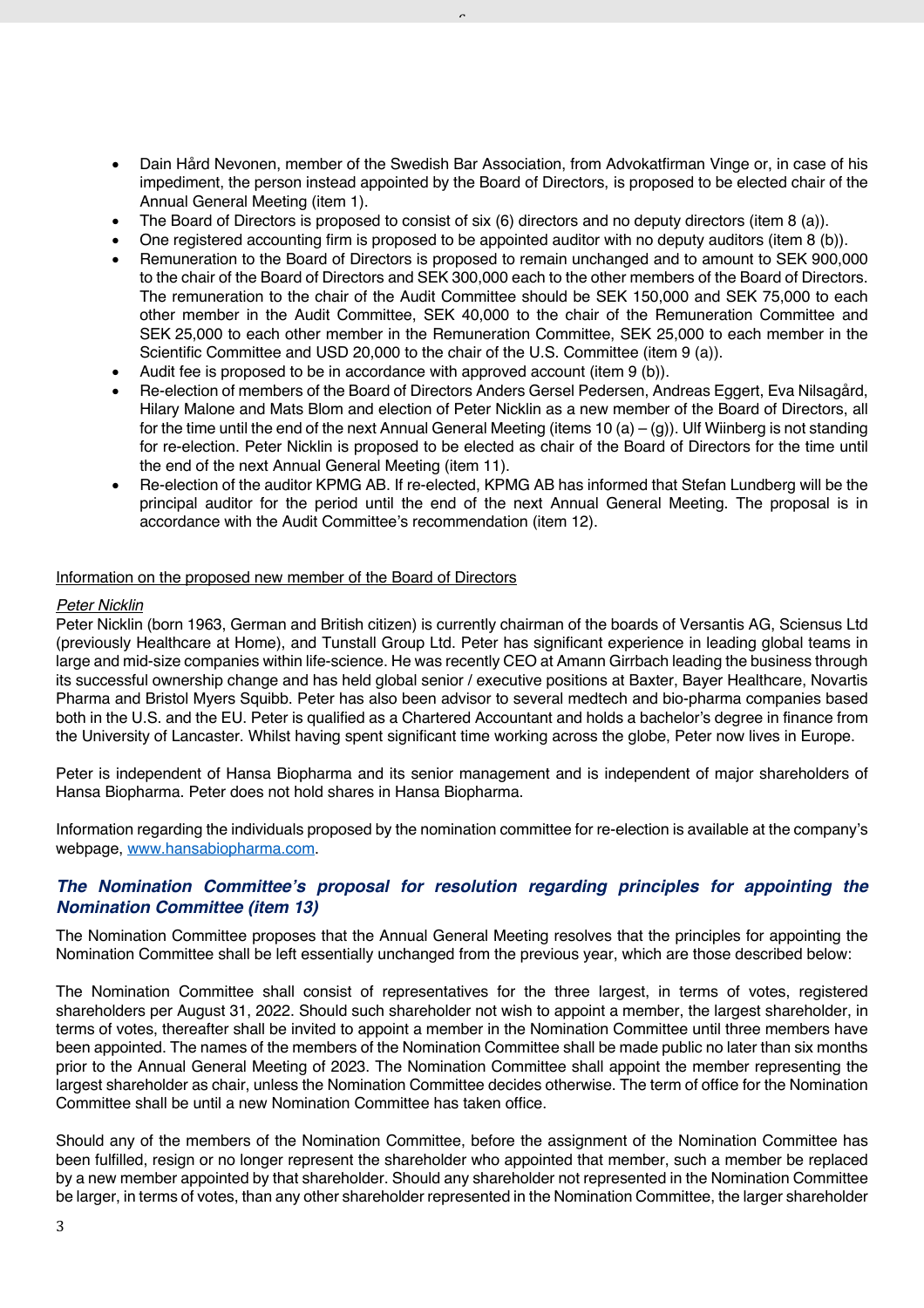in terms of votes shall be entitled to appoint a member to the Nomination Committee, whereby the member representing the smallest, in terms of votes, shareholder shall leave the Nomination Committee. Unless there are special circumstances, no changes shall be made in the composition of the Nomination Committee if there are only marginal changes in the number of votes held or if the change occurs later than three months before the next Annual General Meeting.

 $\overline{a}$ 

The Nomination Committee shall be entitled to charge the company for costs of e.g. recruitment consultants and other consultants that are necessary for the Nomination Committee to be able to fulfil its assignment. Further, the Nomination Committee is authorized to co-opt additional members, if deemed appropriate, however, any such co-opted member shall not be entitled to vote. The members of the Nomination Committee shall not be entitled to any remuneration from the company for their work. The Nomination Committee shall present proposals for the chair of the meeting, board members, chair of the Board of Directors, remuneration to the board, auditors, remuneration to the auditors and the principles for the Nomination Committee before the Annual General Meeting 2023.

The Nomination Committee shall follow the assignments set out in the Swedish Corporate Governance Code.

## *The Board of Directors' proposals*

## *Election of one or two persons to attest the minutes (item 2)*

Jannis Kitsakis (AP4), or if he is prevented, the person instead appointed by the Board of Directors is proposed to be elected to approve the minutes of the Annual General Meeting together with the Chair. The task of approving the minutes of the Annual General Meeting also includes verifying the voting list and that the advance votes received are correctly stated in the minutes of the Annual General Meeting.

## *Resolution regarding allocation of the company's result (item 7(b))*

The Board of Directors proposes that the distributable assets available at the Annual General Meeting's disposal shall be carried forward and that no dividend shall be paid.

## *Proposal regarding guidelines for executive remuneration (item 15)*

The Board of Directors proposes that the Annual General Meeting resolves to adopt guidelines for executive remuneration in accordance with the following.

The senior executives, the CEO and members of the executive committee, fall within the provisions of this policy. To the extent a board member conducts work for the Company, in addition to the board work, consulting fees and other compensation for such work may be paid. The policy is forward looking, i.e. applicable to remuneration agreed, and amendments to remuneration already agreed, after adoption of the policy by the Annual General Meeting in 2022.

A prerequisite for the successful implementation of the company's business strategy and safeguarding of its long-term interests, including its sustainability, is that the company is able to recruit and retain qualified personnel, consequently, it is necessary that the company offers market competitive remuneration.

For information regarding Hansa Biopharma's strategic priorities, please visit https://hansabiopharma.com/this-ishansa/our-commitment/

For information regarding Hansa Biopharma's equity story, please visit https://investors.hansabiopharma.com/English/our-equity-story/default.aspx

Long-term (share-based) incentive programs have been implemented in the company. Such programs have been resolved by the general meeting and are therefore excluded from these guidelines. The program includes, among others, the CEO and other senior executives in the company. The performance criteria used to assess the outcome of the plans are distinctly linked to the business strategy and thereby to the company's long-term value creation, including its sustainability.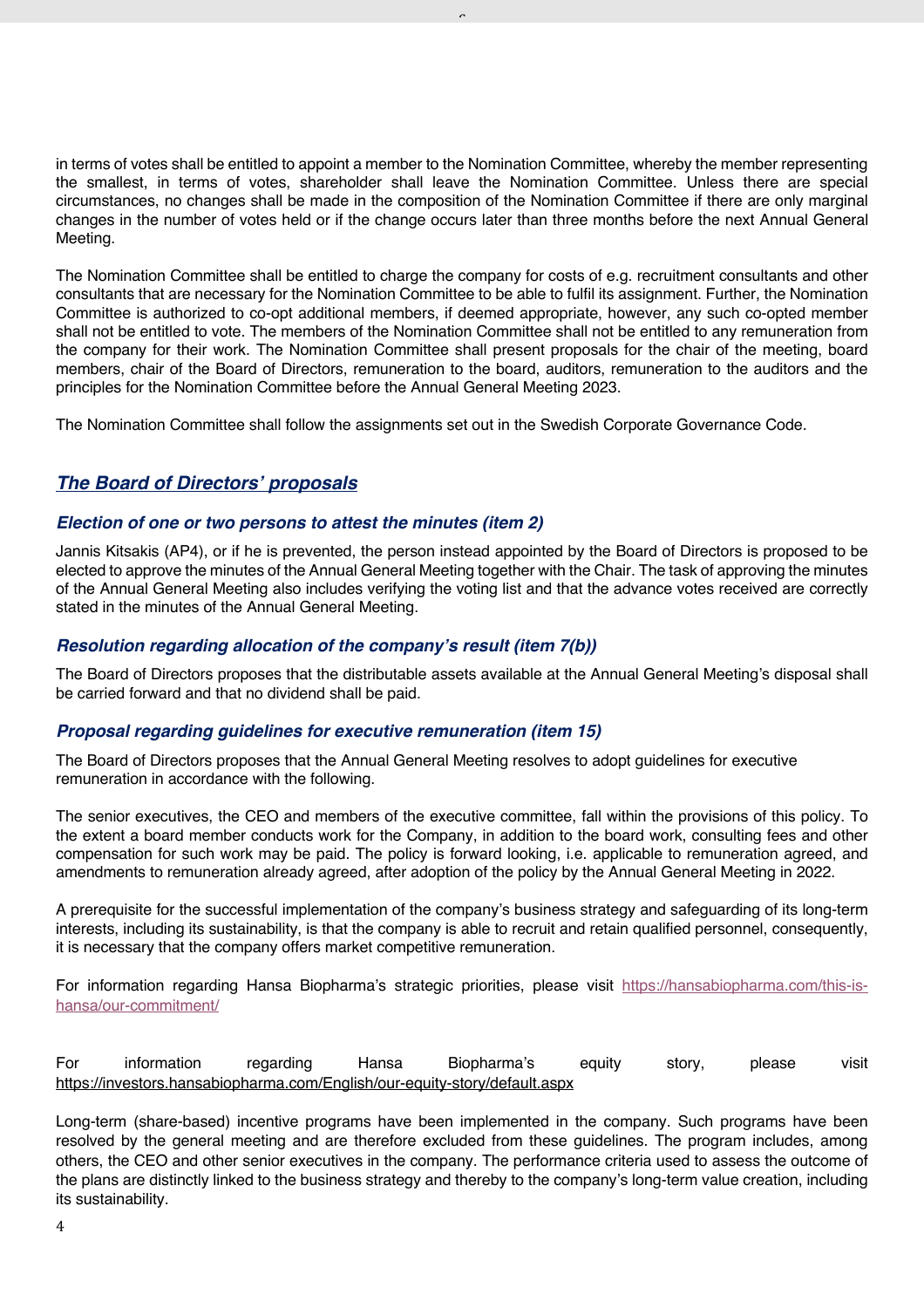For more information regarding these incentive programs, including the criteria which the outcome depends on, please see https://hansabiopharma.com/this-is-hansa/corporate-governance/.

 $\overline{a}$ 

This policy enables the company to offer senior executives a competitive remuneration. The remuneration shall be on market terms and may consist of the following components: fixed base salary, variable cash remuneration (including STI), pension benefits and other benefits. The components, their purpose and link to the company's business strategy are described below.

#### **The decision-making process to determine, review and implement the policy**

The Board of Directors has established a Committee within the Board (the Remuneration Committee), with the tasks of preparing, within the Board of Directors, the policy for remuneration for senior executives. The Board of Directors shall propose a revised policy at least every fourth year and submit it to the general meeting. The guidelines shall be in force until new guidelines are adopted by the general meeting. The Remuneration Committee shall also monitor and evaluate programs for variable remuneration for senior executives, the application of the guidelines for executive remuneration as well as the current remuneration structures and compensation levels in the company. The members of the Remuneration Committee are independent of the company and its executive management.

Unless otherwise stated herein, the Board of Directors shall resolve on matters regarding remuneration and employment provisions for all other senior executives. The CEO may decide upon Variable Cash Remuneration, including STI, for the other senior executives. The Remuneration Committee and the CEO, as applicable, shall continuously report to the Board of Directors. The CEO and the other senior executives shall not be present when their respective remuneration terms are decided.

Additionally, the general meeting may – irrespective of this policy – resolve on, among other things, share-related or share price-related remuneration.

#### **Fixed Base Salary**

Purpose and link to strategy Supports the attraction and retention of the best talent. Ensures

competitiveness while controlling fixed costs to maximise efficiency.

- 
- Operational Details Normally reviewed annually and increases will usually be effective from 1 April or following a change in responsibilities.
	- The Remuneration Committee will consider, among other things, the following parameters when reviewing fixed base salary:
		- Economic and salary conditions and trends.
		- The individual's performance and responsibilities.
		- Base salaries and total remuneration at other companies that operate in the same markets, typically benchmarked against similar roles.

#### **Variable Cash Remuneration**

A portion of the total remuneration for the senior executives are linked to business performance so that total remuneration will increase or decrease in line with performance, thus promoting the company's business strategy and long-term interests (see "Annual Short-Term Incentive (STI)" below).

For retention or recruitment purposes or extraordinary performance beyond the individual's ordinary tasks the Remuneration Committee, based on proposal of CEO, may, on an individual basis, decide on an additional variable cash remuneration. Such remuneration may not exceed an annual amount corresponding to 30 percent of the total fixed annual cash salary and may not be paid more than once each year per individual.

*Annual Short-Term Incentive (STI)*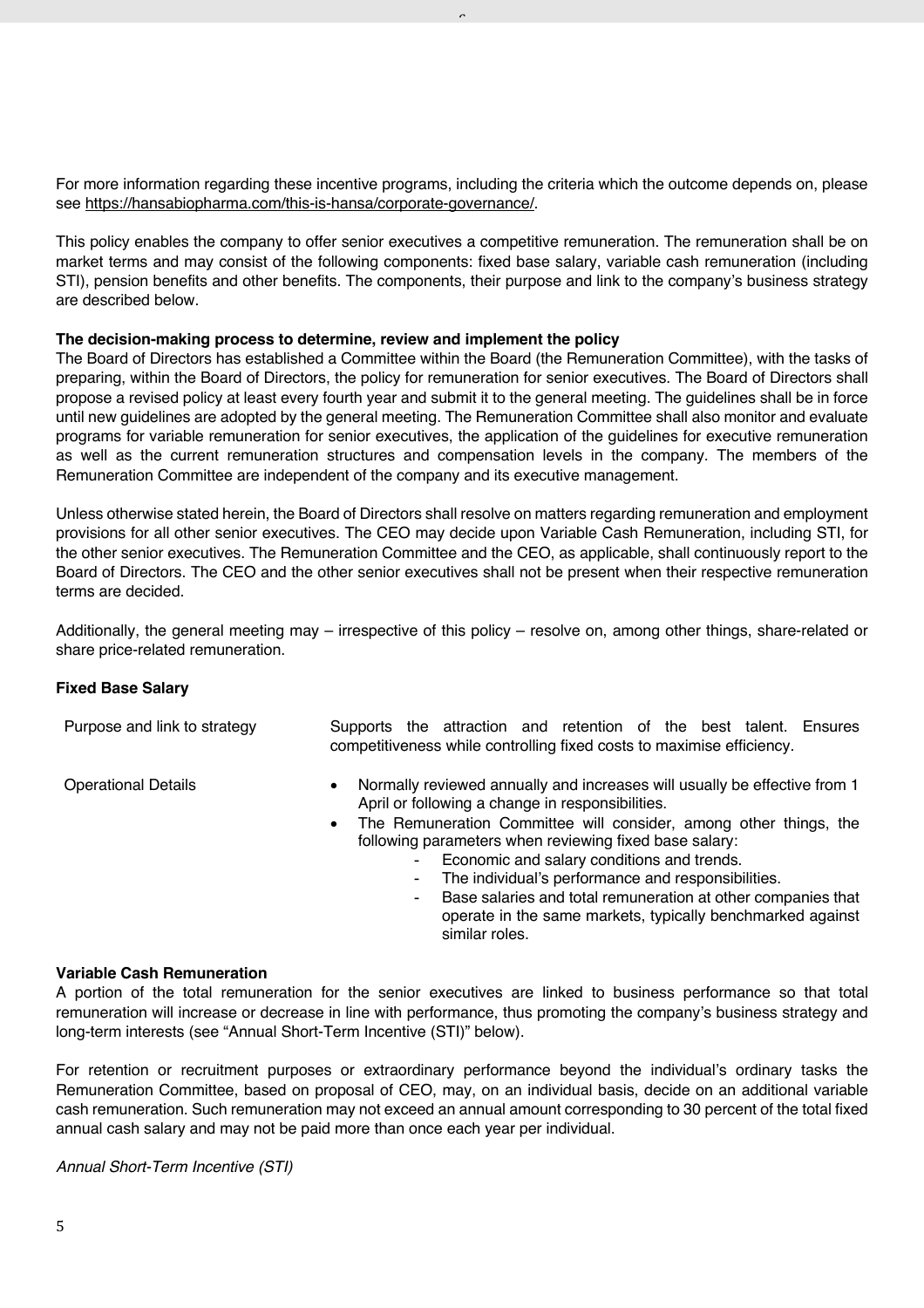| <b>Operational Details</b><br>The performance criteria, weighting and targets for the corporate<br>$\bullet$<br>objectives are to be proposed by the Remuneration Committee annually,<br>evaluated and approved by the Board of Directors. Stretched targets shall<br>be set by reference to the company's operating plan and historical and<br>projected performance.<br>The performance criteria, weighting and targets for the individual<br>$\bullet$<br>objectives are to be proposed, evaluated and approved annually by the<br>CEO as manager for members of the executive committee or, if it is not<br>the CEO, then the respective manager for such members of the executive<br>committee, and for the CEO the Remuneration Committee.<br>The outcome of criteria for awarding STI is to be measured over a period<br>$\bullet$<br>of one year and depend on the degree of fulfilment of predetermined<br>targets.<br>The Board of Directors shall have the possibility, under applicable law or<br>$\bullet$<br>contractual provisions, subject to the restrictions that may apply under law<br>or contract, to reclaim in whole or in part STI paid on incorrect grounds<br>(claw-back).<br><b>Opportunity Levels</b><br>The maximum opportunity for STI can amount up to max 75 percent of fixed<br>base salary.<br>The Remuneration Committee shall have the possibility to review the<br>opportunity levels in order to ensure market competitiveness.<br>Performance criteria<br>STI<br>The<br>plan<br>awards<br>shall<br>be<br>based on corporate<br>to predetermined and<br>objectives and individual objectives and be<br>linked<br>measurable criteria.<br>The criteria shall be designed so as to contribute to the company's business<br>strategy and long-term interests.<br>For financial objectives, the evaluation shall be based on the latest financial<br>information made public by the company.<br>Purpose and link to strategy<br>Provide competitive and cost-effective pension benefits.<br><b>Operational Details</b><br>Pension benefits shall be defined contribution (premium defined) unless the<br>individual concerned is subject to defined benefit pension under mandatory<br>collective agreement provisions.<br>Variable cash remuneration shall not qualify for pension benefits unless<br>the executive officer is part of mandatory collective agreed provisions<br>where this is stipulated.<br>Early retirement may be offered selectively and only after a special<br>$\bullet$<br>decision by the Remuneration Committee, with a defined contribution<br>early retirement scheme.<br>For executive officers governed by rules other than Swedish, pension<br>$\bullet$<br>benefits may be duly adjusted for compliance with mandatory rules or<br>established local practice, taking into account, to the extent possible, the<br>overall purpose of this policy.<br>The pension premiums for defined contribution pension shall amount to<br><b>Opportunity Levels</b><br>٠<br>not more than 30 percent of the fixed base salary. | Purpose and link to strategy | To incentivise and create focus on the delivery of corporate objectives and<br>strategic criteria. |  |  |
|----------------------------------------------------------------------------------------------------------------------------------------------------------------------------------------------------------------------------------------------------------------------------------------------------------------------------------------------------------------------------------------------------------------------------------------------------------------------------------------------------------------------------------------------------------------------------------------------------------------------------------------------------------------------------------------------------------------------------------------------------------------------------------------------------------------------------------------------------------------------------------------------------------------------------------------------------------------------------------------------------------------------------------------------------------------------------------------------------------------------------------------------------------------------------------------------------------------------------------------------------------------------------------------------------------------------------------------------------------------------------------------------------------------------------------------------------------------------------------------------------------------------------------------------------------------------------------------------------------------------------------------------------------------------------------------------------------------------------------------------------------------------------------------------------------------------------------------------------------------------------------------------------------------------------------------------------------------------------------------------------------------------------------------------------------------------------------------------------------------------------------------------------------------------------------------------------------------------------------------------------------------------------------------------------------------------------------------------------------------------------------------------------------------------------------------------------------------------------------------------------------------------------------------------------------------------------------------------------------------------------------------------------------------------------------------------------------------------------------------------------------------------------------------------------------------------------------------------------------------------------------------------------------------------------------------------------------------------------------------------------------------------------------------------------------------------------------------|------------------------------|----------------------------------------------------------------------------------------------------|--|--|
|                                                                                                                                                                                                                                                                                                                                                                                                                                                                                                                                                                                                                                                                                                                                                                                                                                                                                                                                                                                                                                                                                                                                                                                                                                                                                                                                                                                                                                                                                                                                                                                                                                                                                                                                                                                                                                                                                                                                                                                                                                                                                                                                                                                                                                                                                                                                                                                                                                                                                                                                                                                                                                                                                                                                                                                                                                                                                                                                                                                                                                                                                        |                              |                                                                                                    |  |  |
|                                                                                                                                                                                                                                                                                                                                                                                                                                                                                                                                                                                                                                                                                                                                                                                                                                                                                                                                                                                                                                                                                                                                                                                                                                                                                                                                                                                                                                                                                                                                                                                                                                                                                                                                                                                                                                                                                                                                                                                                                                                                                                                                                                                                                                                                                                                                                                                                                                                                                                                                                                                                                                                                                                                                                                                                                                                                                                                                                                                                                                                                                        |                              |                                                                                                    |  |  |
|                                                                                                                                                                                                                                                                                                                                                                                                                                                                                                                                                                                                                                                                                                                                                                                                                                                                                                                                                                                                                                                                                                                                                                                                                                                                                                                                                                                                                                                                                                                                                                                                                                                                                                                                                                                                                                                                                                                                                                                                                                                                                                                                                                                                                                                                                                                                                                                                                                                                                                                                                                                                                                                                                                                                                                                                                                                                                                                                                                                                                                                                                        |                              |                                                                                                    |  |  |
|                                                                                                                                                                                                                                                                                                                                                                                                                                                                                                                                                                                                                                                                                                                                                                                                                                                                                                                                                                                                                                                                                                                                                                                                                                                                                                                                                                                                                                                                                                                                                                                                                                                                                                                                                                                                                                                                                                                                                                                                                                                                                                                                                                                                                                                                                                                                                                                                                                                                                                                                                                                                                                                                                                                                                                                                                                                                                                                                                                                                                                                                                        | <b>Pension Benefits</b>      |                                                                                                    |  |  |
|                                                                                                                                                                                                                                                                                                                                                                                                                                                                                                                                                                                                                                                                                                                                                                                                                                                                                                                                                                                                                                                                                                                                                                                                                                                                                                                                                                                                                                                                                                                                                                                                                                                                                                                                                                                                                                                                                                                                                                                                                                                                                                                                                                                                                                                                                                                                                                                                                                                                                                                                                                                                                                                                                                                                                                                                                                                                                                                                                                                                                                                                                        |                              |                                                                                                    |  |  |
|                                                                                                                                                                                                                                                                                                                                                                                                                                                                                                                                                                                                                                                                                                                                                                                                                                                                                                                                                                                                                                                                                                                                                                                                                                                                                                                                                                                                                                                                                                                                                                                                                                                                                                                                                                                                                                                                                                                                                                                                                                                                                                                                                                                                                                                                                                                                                                                                                                                                                                                                                                                                                                                                                                                                                                                                                                                                                                                                                                                                                                                                                        |                              |                                                                                                    |  |  |
|                                                                                                                                                                                                                                                                                                                                                                                                                                                                                                                                                                                                                                                                                                                                                                                                                                                                                                                                                                                                                                                                                                                                                                                                                                                                                                                                                                                                                                                                                                                                                                                                                                                                                                                                                                                                                                                                                                                                                                                                                                                                                                                                                                                                                                                                                                                                                                                                                                                                                                                                                                                                                                                                                                                                                                                                                                                                                                                                                                                                                                                                                        | Other Renefits               |                                                                                                    |  |  |

 $\overline{a}$ 

## **Other Benefits**<br>Purpose and link to strategy

Provide competitive and cost-effective benefits.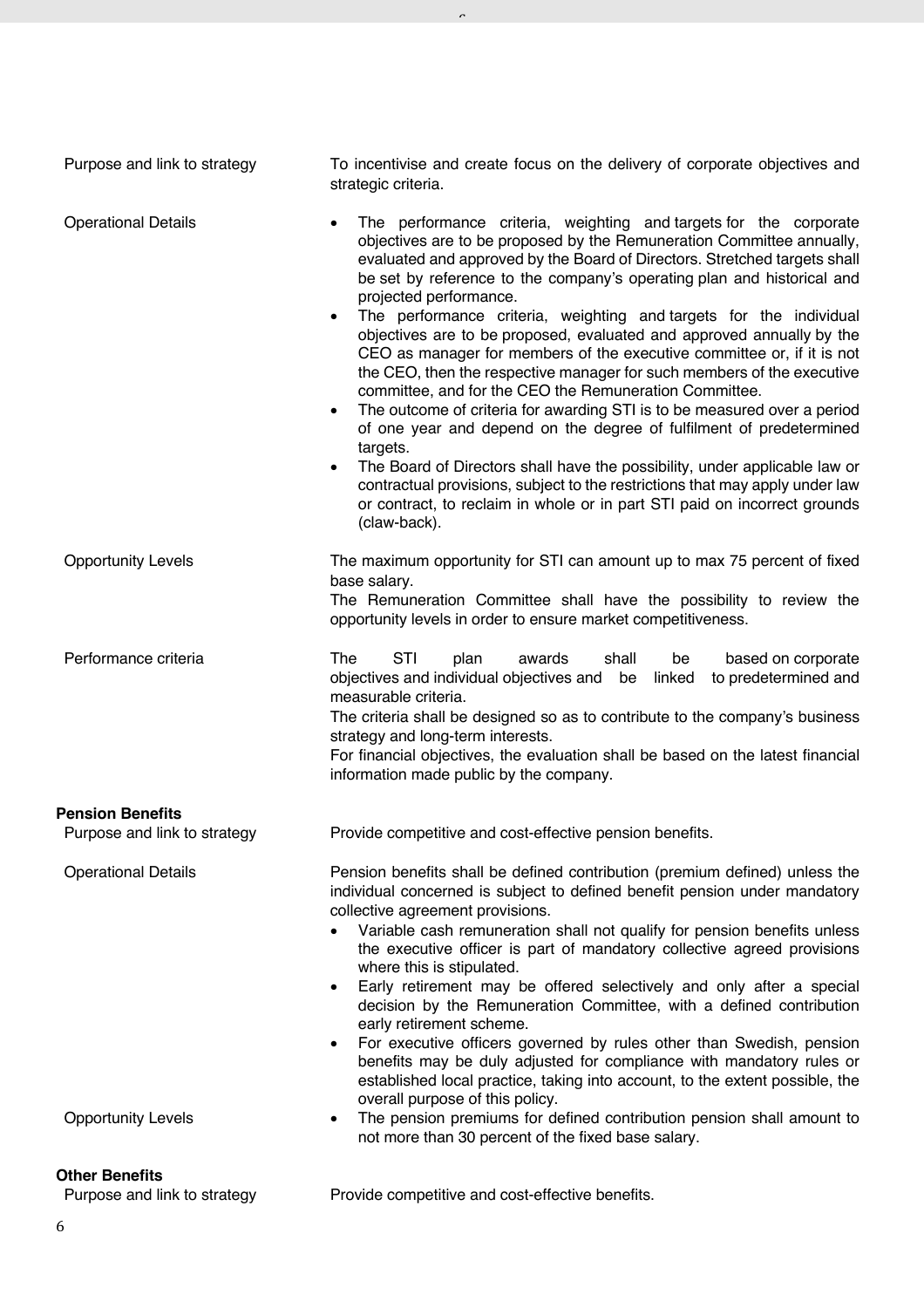| <b>Operational Details</b>                  | Other benefits may include but is not limited to life insurance, survivor<br>benefit,<br>accidental<br>death<br>and<br>disability<br>medical<br>insurance,<br>insurance/cover (Sw.: sjukvårdsförsäkring), and a company car or car<br>allowance.<br>For executive officers governed by rules other than Swedish, benefits may<br>be duly adjusted for compliance with mandatory rules or established local<br>practice, taking into account, to the extent possible, the overall purpose of<br>this policy.<br>Executive officers who are international assignees (for example<br>$\bullet$<br>expatriates) to or from Sweden may receive additional remuneration and<br>other benefits to the extent reasonable in light of the special<br>circumstances associated with the international assignment arrangement,<br>taking into account, to the extent possible, the overall purpose of this<br>policy.                                                                                                                                                          |
|---------------------------------------------|---------------------------------------------------------------------------------------------------------------------------------------------------------------------------------------------------------------------------------------------------------------------------------------------------------------------------------------------------------------------------------------------------------------------------------------------------------------------------------------------------------------------------------------------------------------------------------------------------------------------------------------------------------------------------------------------------------------------------------------------------------------------------------------------------------------------------------------------------------------------------------------------------------------------------------------------------------------------------------------------------------------------------------------------------------------------|
| <b>Opportunity Levels</b>                   | Other benefits may amount to not more than 10 percent of the fixed annual<br>cash salary and shall be set at a level which the Remuneration Committee<br>considers to:<br>provide the relevant level of benefit depending on role and the<br>$\bullet$<br>individual circumstances,<br>be in line with comparable roles in companies with similar size and<br>complexity in the relevant market, and<br>be appropriate compared to the benefits offered to the wider<br>workforce in the relevant market.                                                                                                                                                                                                                                                                                                                                                                                                                                                                                                                                                           |
| <b>Termination of employment</b><br>Details | If notice of termination of employment is made by the company:<br>The notice period may not exceed six months.<br>Fixed cash salary during the period of notice and severance<br>$\overline{\phantom{a}}$<br>pay may together not exceed an amount equivalent to the<br>fixed cash salary for 18 months for the CEO, i.e. $6 + 12$<br>months.<br>Fixed cash salary during the period of notice and severance<br>pay may together not exceed an amount equivalent to the<br>fixed cash salary for 6 months, and in exceptional cases, 12<br>months for the other senior executives.<br>When termination is made by the senior executive the period of notice<br>may not exceed six months. No severance pay will be paid.<br>Repatriation $-$ If the senior executive is an international assignee the<br>$\bullet$<br>company may reimburse reasonable cost for the repatriation of good<br>leavers, taking into account, to the extent possible, the overall purpose of<br>this policy.<br>For senior executives governed by rules other than Swedish, payments in |

 $\overline{a}$ 

connection with termination may be duly adjusted for compliance with mandatory rules or established local practice, taking into account, to the extent possible, the overall purpose of this policy.

## **Salary and employment conditions for employees**

In the preparation of the Board of Directors' proposal for this remuneration policy, salary and employment conditions for employees of the company have been taken into account by including information on the employees' total income, the components of the remuneration and increase and growth rate over time.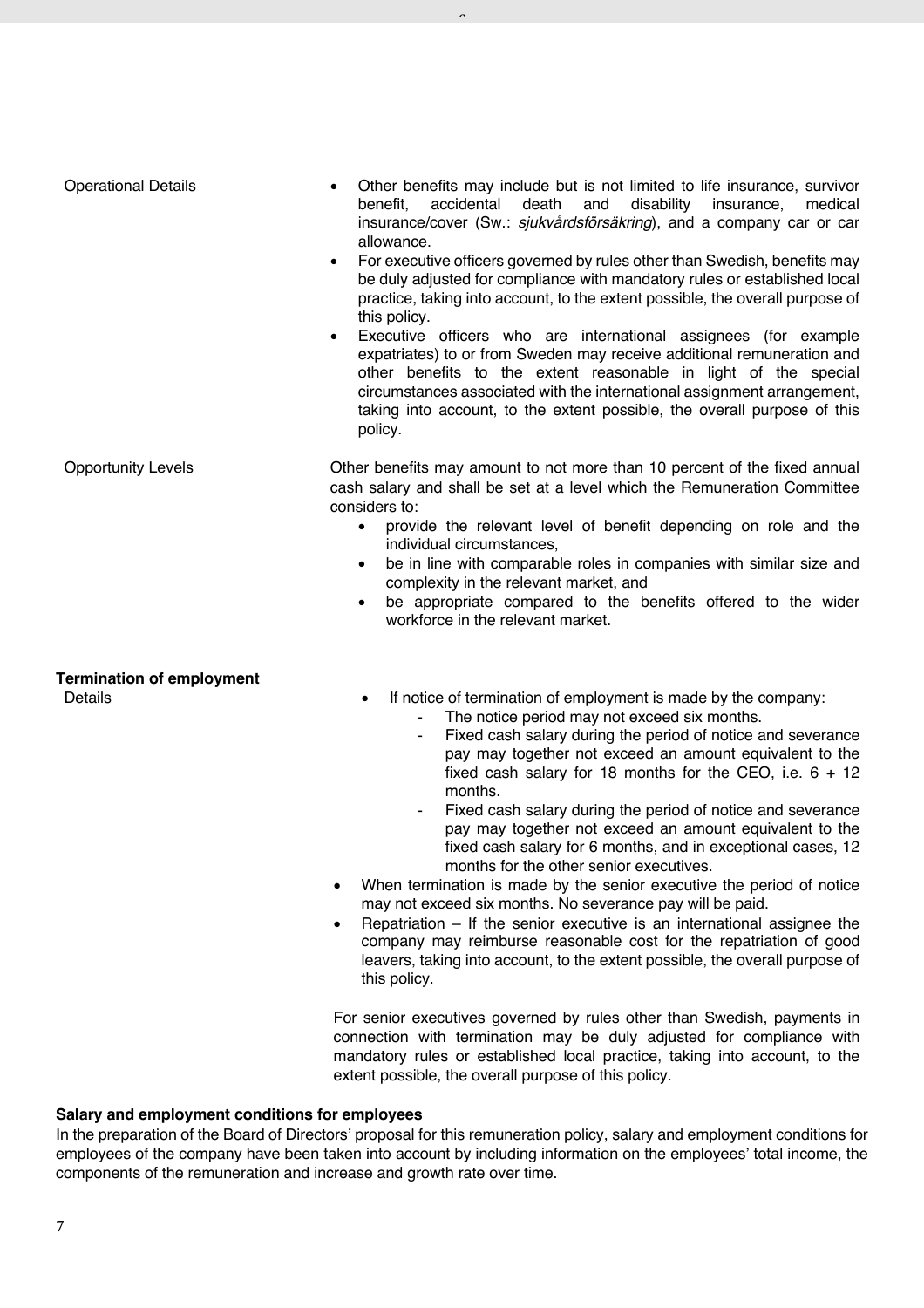## **Derogation from the policy**

The Board of Directors may temporarily resolve to derogate from the policy, in whole or in part, if in a specific case there is special cause for the derogation and a derogation is necessary to serve the company's long-term interests, including its sustainability, or to ensure the company's financial viability. As set out above, the Remuneration Committee's tasks include preparing the Board of Directors' resolutions in remuneration-related matters. This includes any resolutions to derogate from the policy.

 $\overline{a}$ 

## **Description of material changes to the guidelines and how the views of shareholders' have been taken into consideration**

In order to drive the business outcomes through a tailored employee incentive program that balances individual achievement and organisational contribution it is proposed that the performance criteria for the "Annual Short-Term Incentive ("STI") shall include both corporate and individual objectives. Furthermore, it is proposed that the performance criteria, weighting and targets for the individual objectives under the STI are to be proposed, evaluated and approved annually by the CEO as manager for members of the executive committee or, if it is not the CEO, then the respective manager for such members of the executive committee, and for the CEO the Remuneration Committee. The proposed adjustments have been reflected in these guidelines which will be subject to the shareholders' approval at the annual general meeting 2022.

During 2021, neither the Remuneration Committee nor the Board of Directors received any comments or questions from the shareholders on the remuneration guidelines adopted at the annual general meeting 2021.

## *Proposal regarding the amendment of the articles of association (item 16)*

The Board of Directors proposes that the Annual General Meeting resolves that a new § 14, with the wording set out below, is included in the Articles of Association, subject to the U.S. Securities and Exchange Commission declaring the registration statement on Form F-1 relating to a potential initial public offering of American Depositary Shares in the U.S. representing common shares in Hansa Biopharma effective. The proposal entails, subject to the mentioned condition being fulfilled, that the Articles of Association will set out the forum for resolving certain U.S. securities related complaints.

#### *§ 14*

*Without any infringement on Swedish forum provisions and without applying Chapter 7, Section 54 of the Swedish Companies Act (2005:551), the federal district courts of the United States of America shall be the sole and exclusive forum for resolving any complaint asserting a cause of action arising under the U.S. Securities Act of 1933, as amended, and the rules and regulations promulgated thereunder, unless the Company consents in writing to the selection of an alternative forum.*

## *Proposal for a long-term incentive program 2022 (item 17 - 18)*

The Board of Directors proposes that the Annual General Meeting resolves to adopt a long-term incentive program for employees at Hansa Biopharma ("**LTIP 2022**"). LTIP 2022 includes two elements; one performance-based share rights program (item 17), and one employee stock option program (item 18). LTIP 2022 is generally structured in line with the previously adopted and outstanding incentive programs approved by the annual general meetings held 2018, 2019, 2020 and 2021 (the "**Outstanding Incentive Programs**"). For a description of the Outstanding Incentive Programs, please refer to the company's Annual Report for 2021, pages 95-100 (Eng. version), and the company's webpage, www.hansabiopharma.com. In addition to the described incentive programs, there are no other long-term incentive programs in Hansa Biopharma.

## *Proposal to adopt a long-term incentive program based on performance-based share rights for employees at Hansa Biopharma (item 17)*

The Board of Directors proposes that the Annual General Meeting resolves to adopt a long-term incentive program based on performance-based share rights for employees of the Hansa Biopharma group, within the framework of LTIP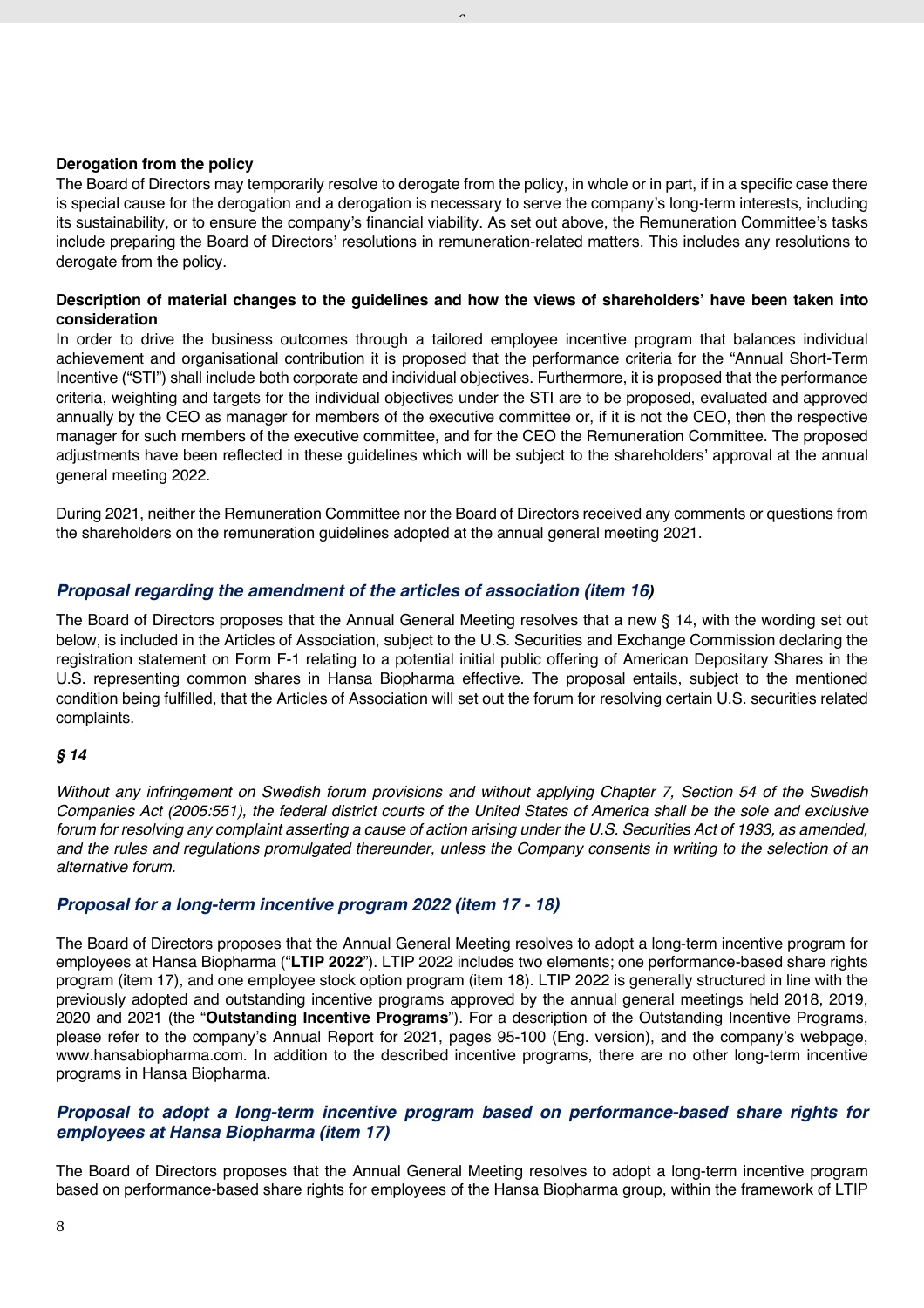2022, (the "**Share Rights Program 2022**") in accordance with item 17(a). The decision to adopt the Share Rights Program 2022 in accordance with item 17(a) shall further be conditional upon that the general meeting resolves on hedging measures in accordance with item 17(b) or, if the majority required for resolution in accordance with item 17(b) is not met, in accordance with the proposal according to item 17(c) below.

 $\overline{a}$ 

## *Proposal to adopt the Share Rights Program 2022 (item 17(a))*

#### *The program in brief*

The Share Rights Program 2022 is proposed to include the CEO, the broader leadership team and other key employees, meaning that a maximum of 45 individuals within the Hansa Biopharma group will be able to participate. Participants will be given the opportunity to receive ordinary shares free of charge within the framework of the Share Rights Program 2022, so-called "**Performance Shares**", in accordance with the terms and conditions set out below.

Within the framework of the Share Rights Program 2022, the company may allot participants rights to Performance Shares which means that, subject to certain conditions being met, the right to receive a Performance Share free of charge ("**Share Rights**").

#### *The background and rationale for the proposal*

The purpose of the Share Rights Program 2022 is to create the conditions for motivating and retaining competent employees within the Hansa Biopharma group and to increase the coherence between the employees', shareholders' and the company's objectives, as well as to increase the motivation to reach and exceed the company's financial and non-financial targets. The Share Rights Program 2022 has been designed so that the program includes both current and future senior executives and other key employees.

By offering Share Rights that are based on a combination of both, share price development and strategic goals, the participants are premiered for increased shareholder value/value-creating measures. The Share Rights Program 2022 also rewards employees' continued loyalty and thus the long-term value growth of the company. Further, the Board of Directors considers that the Share Rights Program 2022 will have a positive effect on the future development of the Hansa Biopharma group and will consequently be beneficial for both the company and its shareholders.

#### *Terms and conditions*

A Share Right may be exercised provided that the participant, with certain exceptions, from the start date of the Share Rights Program 2022 for each participant, up until and including the date three (3) years thereafter (the "**Vesting Period**"), is still employed by the Hansa Biopharma group. The last date for the start of the Share Rights Program 2022 shall be the day before the Annual General Meeting of Hansa Biopharma in 2023.

In addition to the requirement for the participant's continued employment according to the above, the final number of Performance Shares that each participant is entitled to receive shall also be conditional upon the following performance conditions being met during the Vesting Period (together, the "**Performance Conditions**"):

- (i) 22 per cent of the Performance Shares in the event the U.S. FDA has approved imlifidase in the U.S. in any indication ("**Performance Condition 1**"),
- (ii) 11 per cent of the Performance Shares in the event that imlifidase has been approved, or a Marketing Authorization Application/Biologics License Application has been submitted, in any jurisdiction in an indication outside kidney transplant ("**Performance Condition 2**"),
- (iii) 11 per cent of the Performance Shares in the event that more than 80 per cent of the targeted transplantation centers in Europe had repeat business, i.e. used Idefirix more than once ("**Performance Condition 3**"), and
- (iv) 56 per cent of the Performance Shares related to the total shareholder return (the return to shareholders through an increased share price and reinvestments of any dividends during the Vesting Period) on the company's ordinary shares ("**Performance Condition 4**").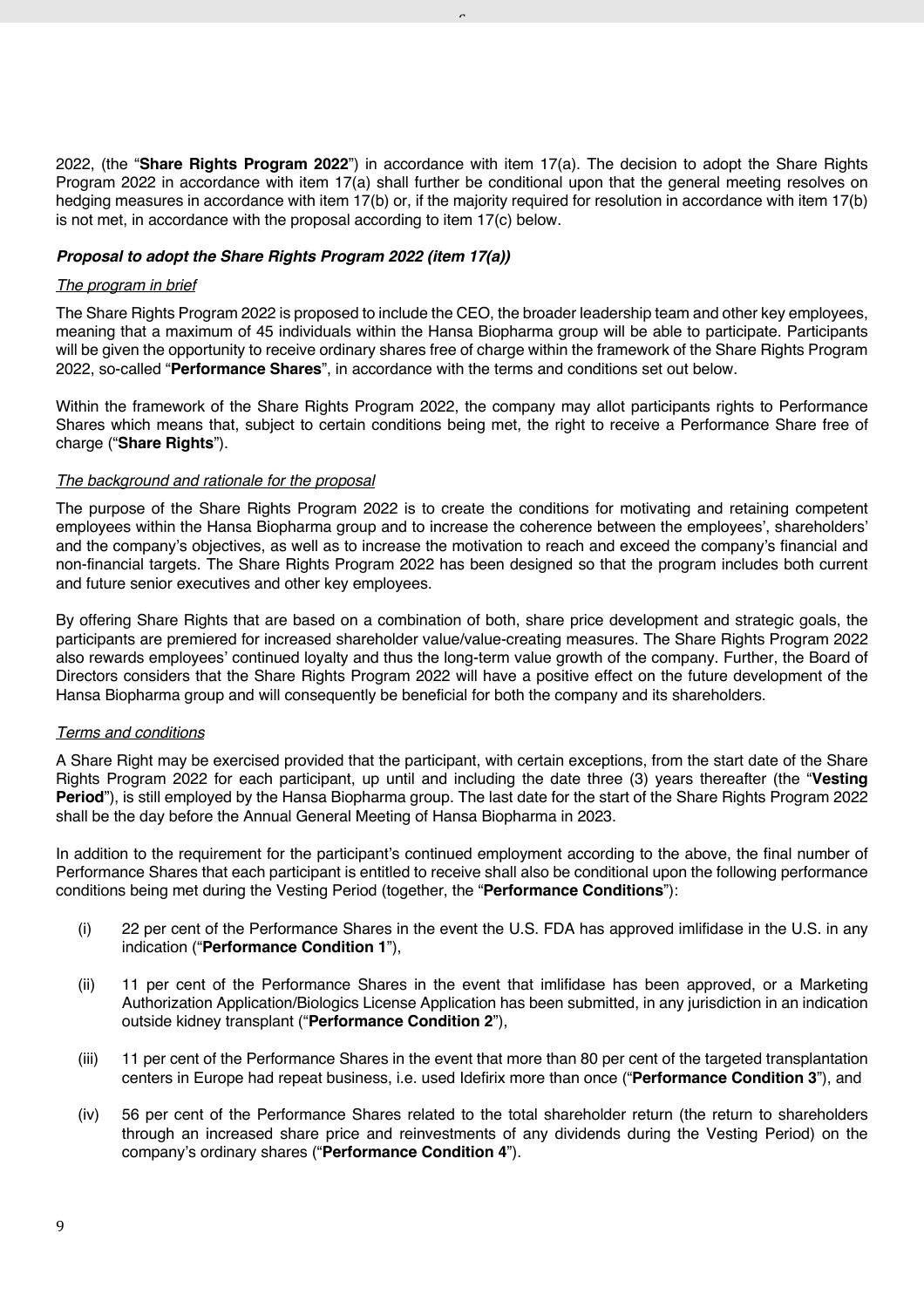The above distribution of the number of Performance Shares is based on a valuation of each instrument and corresponds to a value-based distribution of approximately 24 per cent to Performance Condition 1, 12 per cent to Performance Condition 2, 12 per cent to Performance Condition 3 and 52 per cent to Performance Condition 4, respectively. This entails that participants will be entitled to 22 per cent of the Performance Shares if Performance Condition 1 is achieved, 11 per cent of the Performance Shares if Performance Condition 2 is achieved and 11 per cent of the Performance Shares if Performance Condition 3 is achieved. In addition, participants will under Performance Condition 4 be entitled to 56 per cent of the Performance Shares if the total shareholder return for the company's ordinary share during the Vesting Period reaches or exceeds 75 per cent. If the total shareholder return during the Vesting Period is less than 25 per cent, no allotment of Performance Shares will be made under Performance Condition 4. In between the percentages, allotment will be made linearly. The baseline for assessing the total shareholder return under Performance Condition 4 should be the volume weighted average share price during the 30 trading days immediately preceding the respective allotment of the Share Rights, (the "**TSR Baseline**"). In the event that the Performance Conditions, after the initial allotment, are not considered to be relevant incentives for Share Rights allotted in subsequent allocations under the program, these Performance Conditions may be replaced by other strategic goals for the company and further that the TSR Baseline may be the same as for the initial allocation.

 $\overline{a}$ 

The Share Rights shall, in addition to what is set out above, be governed by the following terms and conditions:

- Share Rights are allotted free of charge no later than the day before the Annual General Meeting 2023.
- Share Rights vest during the Vesting Period.
- Share Rights may not be transferred or pledged.
- Each Share Right entitles the participant to receive one Performance Share free of charge after the end of the Vesting Period (with certain exceptions where the Vesting Period may be accelerated) if the participant, with certain exceptions, is still employed by the Hansa Biopharma group by the end of the Vesting Period.
- In order to align the interests of the participant and the shareholders', the company will also compensate the participants for dividends paid by increasing the number of Performance Shares that each Share Right entitle to after the Vesting Period.

## *Preparation of the program, design and administration*

The Board of Directors, or a special committee set up by the board, shall be responsible for preparing the detailed design and administration of the terms and conditions of the Share Rights Program 2022, in accordance with the presented terms and guidelines including provisions on recalculation in the event of an in-between bonus issue, share split, rights issue and/or similar measures. In connection therewith, the Board of Directors shall be entitled to make adjustments to meet specific foreign regulations or market conditions. The Board of Directors shall also be entitled to make other adjustments if significant changes occur in the Hansa Biopharma group or in its environment that would result in that the adopted terms for the Share Rights Program 2022 no longer fulfils their objectives or the rationale for the proposal including, inter alia, that adjustments may be decided with respect to the terms and conditions for measuring performance, and the basis for such calculation.

## *Allotment of Share Rights*

The participants are divided into different categories and, in accordance with the above, the Share Rights under the Share Rights Program 2022 may be allotted to the following participants in the different categories:

| Category      | Maximum number of persons | <b>Maximum number of Share</b><br><b>Rights</b> | <b>Maximum number of Share</b><br>Rights per person in the<br>category |
|---------------|---------------------------|-------------------------------------------------|------------------------------------------------------------------------|
| CEO           |                           | 80,000                                          | 80.000                                                                 |
| <b>Others</b> | 44                        | 544.615                                         | 50,000                                                                 |

10 In total, no more than 624,615 Share Rights may be allotted.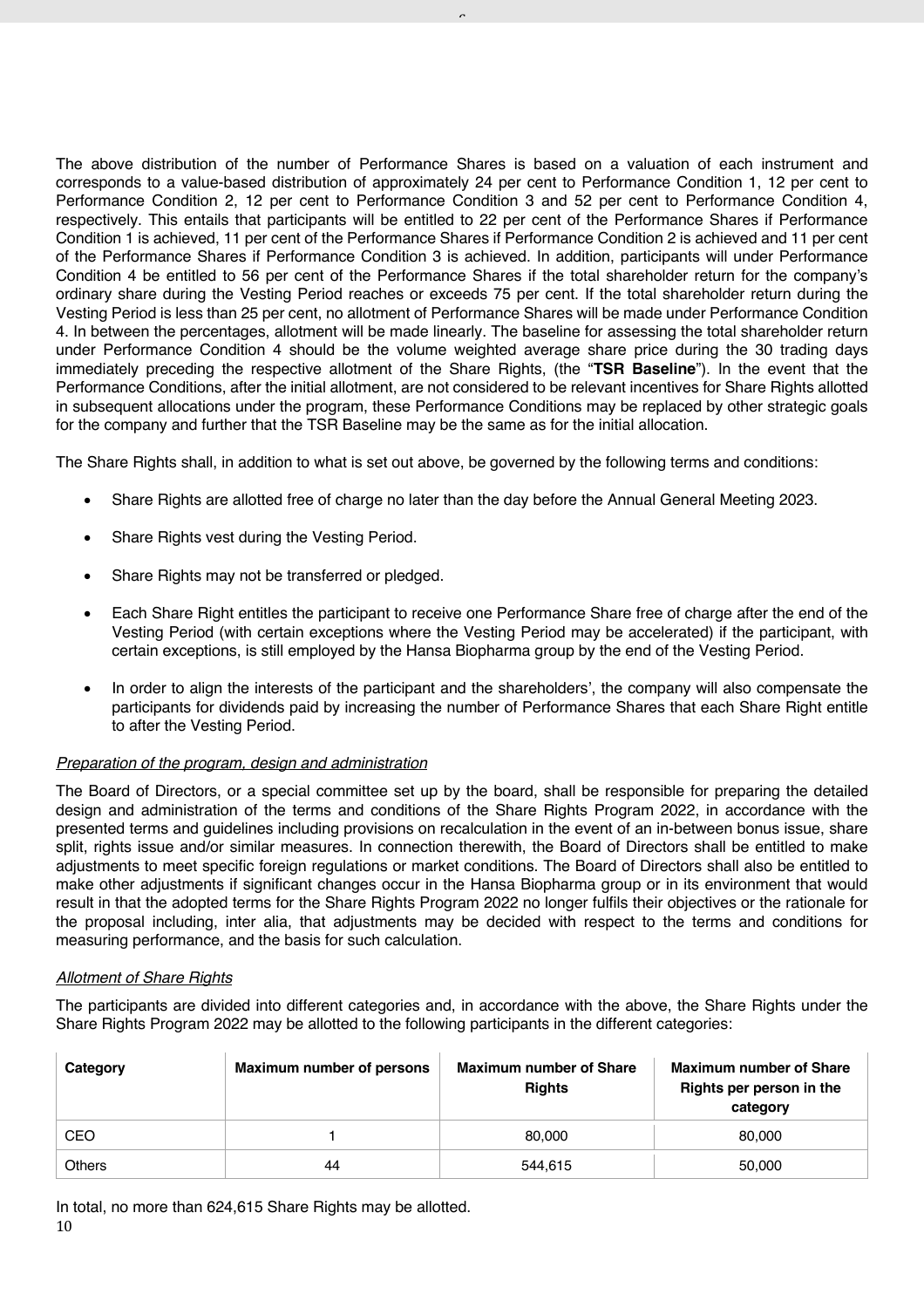## *Delivery of Performance Shares and hedging arrangements*

The Board of Directors has considered different methods for transfer of ordinary shares under the Share Rights Program 2022 in order to implement the program in a cost-effective and flexible manner and to limit dilution. The Board of Directors has found and therefore propose the structure including class C shares that have been implemented for the Outstanding Incentive Programs is the best option. The Board of Directors therefore proposes that the Annual General Meeting resolves in accordance with item 17(b) below, to authorize the Board of Directors to resolve to issue and repurchase class C shares which, after reclassification to ordinary shares, may be transferred to participants and be sold to cover social costs. If the majority required for resolution in accordance with item 17(b) is not met, the Share Rights Program 2022 shall instead be hedged through a resolution to conclude an equity swap-agreement, in accordance with the Board of Director's proposal under item 17(c) below.

 $\overline{a}$ 

## *Scope and costs for the Share Rights Program 2022*

The Share Rights Program 2022 will be reported in accordance with IFRS 2, which means that the Share Rights will be expensed as non-cash personnel costs over the Vesting Period. The costs for the Share Rights Program 2022 is estimated to amount to SEK 21.8 million, excluding social contributions, accounted in accordance with IFRS 2 based on the following assumptions: (i) that 624,615 Share Rights are allotted, (ii) that the volume-weighted average share price at the beginning of the Share Rights Program 2022 is SEK 56 per ordinary share, (iii) that the performance conditions are fully met, and (iv) an estimated annual turnover of personnel of 5 per cent. Based on the same assumptions as above, and subject to social contributions of approximately 30 per cent and a share price increase of 75 per cent from the start of the Share Rights Program 2022 until the participants are allotted shares, the costs for social contributions are estimated to amount to SEK 15.7 million. The total cost in accordance with IFRS 2 for the Share Rights Program 2022, including social security costs, is therefore estimated at SEK 12.5 million per year over the Vesting Period, based on the same assumptions as above.

#### *Dilution and effects on key ratios*

Upon maximum allotment of Share Rights and provided that (i) the hedging arrangements in accordance with item 17(b) below are adopted, it is estimated that not more than 624,615 ordinary shares will be allotted to participants under the Share Rights Program 2022, and that 187,385 ordinary shares will be used to secure social contributions arising as a result of the Share Rights Program 2022 from already existing C-shares, the incremental dilution effect would amount to approximately 1.3 per cent of the total number of ordinary shares in the company.

Given the above assumptions regarding scope and costs, and under the assumption that the Share Rights Program 2022 was introduced in 2020, it is estimated that the key figure earnings per share for full year 2021 would have decreased from SEK -12.33 to approximately SEK -12.61.

## *The preparation of the proposal*

The Share Rights Program 2022 has been prepared by the company's Board of Directors and its Remuneration Committee in consultation with external advisors. The Share Rights Program 2022 has been discussed by the Board of Directors at meetings held in May 2022.

## *Proposal regarding authorization for the Board of Directors to issue new class C shares, authorization to repurchase issued class C shares, transfer own ordinary shares to participants in the programs and the market (item 17(b))*

The resolutions under this item 17(b) regarding authorization for the Board of Directors to issue new class C shares, authorization to repurchase issued class C shares, transfer own ordinary shares to participants in the Share Rights Program 2022, the Option Program 2022 (as proposed and defined under item 18) and the Outstanding Incentive Programs as well as in the market are proposed to be passed as one resolution.

#### *Authorization for the Board of Directors to issue class C shares*

The Board of Directors proposes that the Annual General Meeting resolves to authorize the Board of Directors, during the period until the Annual General Meeting 2023, on one or more occasions, to increase the company's share capital by not more than SEK 624,615 by the issue of not more than 624,615 class C shares, each with a quota value of SEK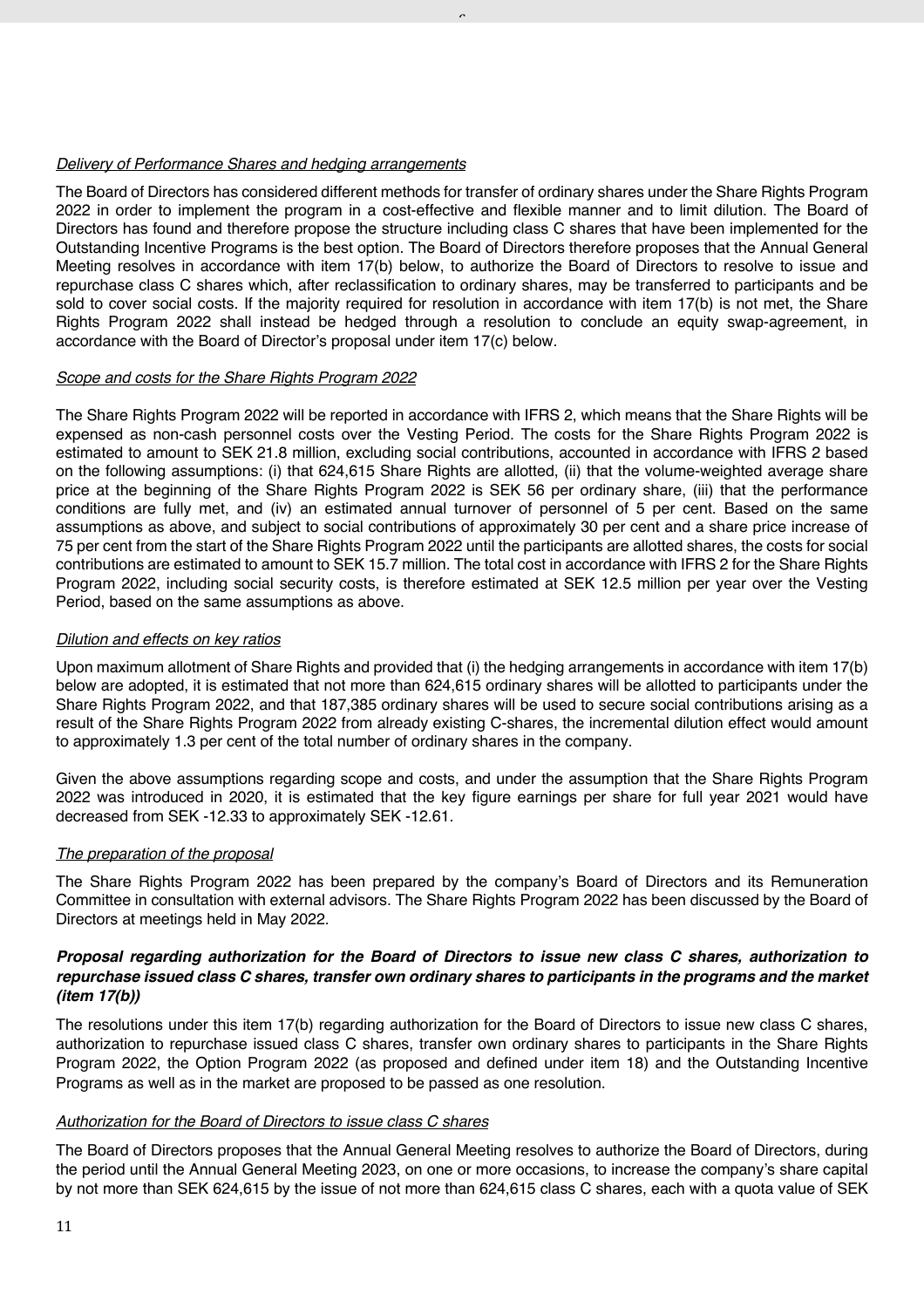one (1). With deviation from the shareholders' pre-emption rights, the participating bank shall be entitled to subscribe for the new class C shares at a subscription price corresponding to the quota value of the shares. The purpose of the authorization and the reason for the deviation from the shareholders' pre-emption rights in connection with the issue of shares is to ensure delivery of shares to employees under the Share Rights Program 2022, the Option Program 2022 and/or the Outstanding Incentive Programs, as well as to secure potential social contributions arising as a result of the Share Rights Program 2022, the Option Program 2022 and/or the Outstanding Incentive Programs.

 $\overline{a}$ 

## *Authorization for the Board of Directors to repurchase class C shares*

The Board of Directors proposes that the Annual General Meeting resolves to authorize the Board of Directors, during the period until the Annual General Meeting 2023, on one or more occasions, to repurchase class C shares. The repurchase may only be effected through an offer directed to all holders of class C shares and shall comprise all outstanding class C shares. Repurchases shall be effected at a purchase price corresponding to the quota value of the share. Payment for the acquired class C shares shall be made in cash. The purpose of the proposed repurchase authorization is to ensure delivery of shares to participants in the Share Rights Program 2022, the Option Program 2022 and/or the Outstanding Incentive Programs in accordance with the adopted terms and conditions and in order to secure possible social contributions arising as a result of the Share Rights Program 2022, the Option Program 2022 and/or the Outstanding Incentive Programs.

#### *Resolution to transfer own ordinary shares*

The Board of Directors proposes that the Annual General Meeting resolves that the class C shares that the company purchases by virtue of the authorization to repurchase its own class C shares in accordance with the proposal under this item 17(b) and class C shares issued pursuant to the proposal in item 18(b) as well as the class C shares currently held by the Company, following reclassification into ordinary shares, amounting to a total maximum of 2,712,678 ordinary shares (for avoidance of doubt, in total under the resolution to transfer own ordinary shares pursuant to this proposal and the proposal under item 18(b)), may be transferred free of charge to participants in the Share Rights Program 2022, the Option Program 2022, if approved, and/or to participants in the Outstanding Incentive Programs, in accordance with the approved terms and conditions, as well as be transferred on Nasdaq Stockholm, including through a financial intermediary, at a price within the registered price range at the relevant time, to cover any social contributions in accordance with the terms and conditions of the Share Rights Program 2022, the Option Program 2022, if approved, and/or to participants in the Outstanding Incentive Programs. The number of shares to be transferred is subject to recalculation in the event of a bonus issue, split, rights issue and/or other similar events.

## *Proposal on equity swap arrangements with third parties (item 17(c))*

In the event that the required majority for item 17(b) above cannot be achieved, the Board of Directors proposes that the Annual General Meeting resolves to hedge the Share Rights Program 2022 by allowing Hansa Biopharma to enter into equity swap arrangements with third parties on market terms, where the third party in its own name will be able to acquire and transfer ordinary shares in Hansa Biopharma to the participants.

## *Proposal to adopt a long-term incentive program based on employee stock options for employees at Hansa Biopharma (item 18)*

The Board of Directors proposes that the Annual General Meeting resolves to adopt a long-term incentive program for employees of the Hansa Biopharma group, within the framework of LTIP 2022, ("**Option Program 2022**") in accordance with items 18(a) below. The decision to adopt the Option Program 2022 in accordance with item 18(a) shall further be conditional upon that the general meeting resolves on hedging measures in accordance with item 18(b) or, if the majority required for resolution in accordance with item 18(b) is not met, in accordance with the proposal according to item 18(c) below.

## *Proposal regarding the adoption of Option Program 2022 (item 18(a))*

*The program in brief*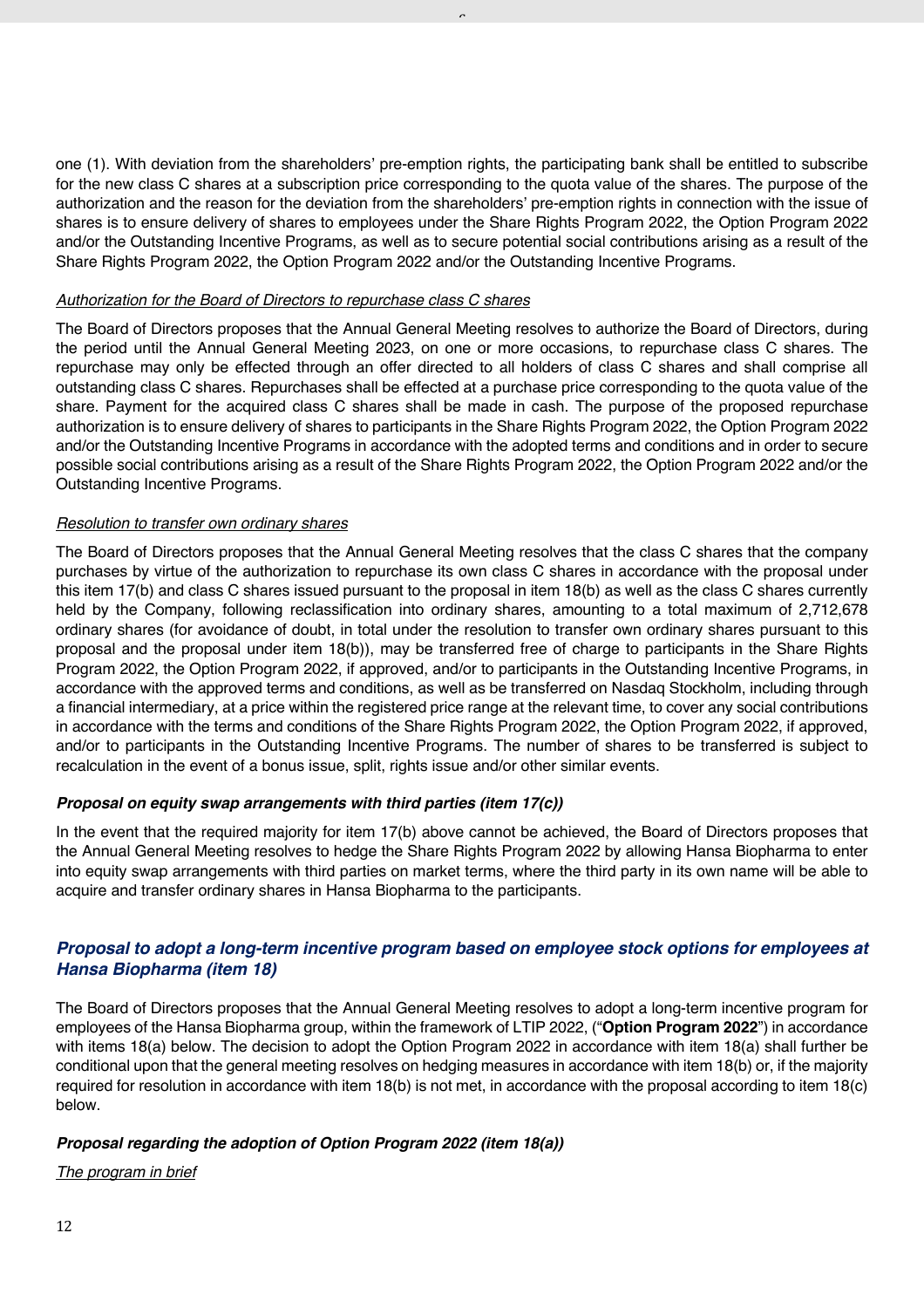The Option Program 2022 consist of employee stock options that can be allotted to the CEO, other senior executives and key employees, limited to a total maximum of 15 employees within the Hansa Biopharma group. The employee stock options have a vesting period of three (3) years (the **"Vesting Period**"), after which the holder is entitled to exercise the options for ordinary shares during a period of three (3) years in accordance with the terms and conditions set out below. The last day for allotment under the Option Program 2022 shall be the day before the Annual General Meeting for Hansa Biopharma 2023.

 $\overline{a}$ 

## *The background and rationale for the proposal*

The purpose of the Option Program 2022 is to create the conditions for motivating and retaining competent employees within the Hansa Biopharma group and to increase the coherence between the employees', shareholders' and the company's objectives, as well as to increase the motivation to reach and exceed the company's financial and nonfinancial targets. The Option Program 2022 has been designed so that the program includes both current and future senior executives.

By offering options that are based on the share price development, the participants are premiered for increased shareholder value. The Option Program 2022 also rewards employees' continued loyalty and thus the long-term value growth of the company. Further, the Board of Directors considers that the Option Program 2022 will have a positive effect on the future development of the Hansa Biopharma group and will consequently be beneficial for both the company and its shareholders.

#### *Terms and conditions*

The company may allot employee stock options to the CEO, other senior executives and key employees. Each option entitles the participant to acquire one share in Hansa Biopharma in accordance with the following terms and conditions:

- The employee stock options will be allotted free of charge.
- Allotment requires that an acquisition of employee stock options can take place legally and that, according to the Board of Director's assessment, it can be carried out with reasonable administrative and financial efforts. The last day for allotment of employee stock options shall be the day before the Annual General Meeting 2023.
- The employee stock options carry a Vesting Period of three (3) years from the time when allotment to the participants has taken place. The employee stock options entitle, after vesting in accordance with the terms and conditions including, with certain exceptions, that the participant is still employed throughout the Vesting Period, the participant to subscribe for shares during a three (3) year period following vesting.
- The participant must, with certain exceptions, be employed within the group when the participant acquires shares on the basis of the Option Program 2022. For terminated employees acquisition of shares must occur within three (3) months of notice of termination.
- Each employee stock option that is transferred entitles the participant to acquire one share in the company at an exercise price corresponding to 125 per cent of the volume-weighted average share price during the 30 trading days immediately preceding the respective allotment of the employee stock options (the "**Exercise Price**"). In the event that the Exercise Price, after the initial allotment, is not considered to be appropriate for stock options allotted in subsequent allocations under the program, the Exercise Price may be decided to be the same as for the initial allocation.
- The Option Program 2022 shall be settled by using a net share-settlement method, as further described below.
- The employee stock options shall not constitute securities and may not be transferred or pledged.
- The exercise price for employee stock options, determined as set out above, shall be rounded to the nearest SEK 0.10, whereby SEK 0.05 shall be rounded downwards. The exercise price and the number of shares that each employee stock option entitles to subscription for shall be recalculated in the event of a split, consolidation, new share issue and/or similar measures in accordance with market practice.

#### *Preparation of the program, design and administration*

The Board of Directors, or a special committee set up by the Board of Directors, shall be responsible for preparing the detailed design and administration of the terms and conditions of the Option Program 2022, in accordance with the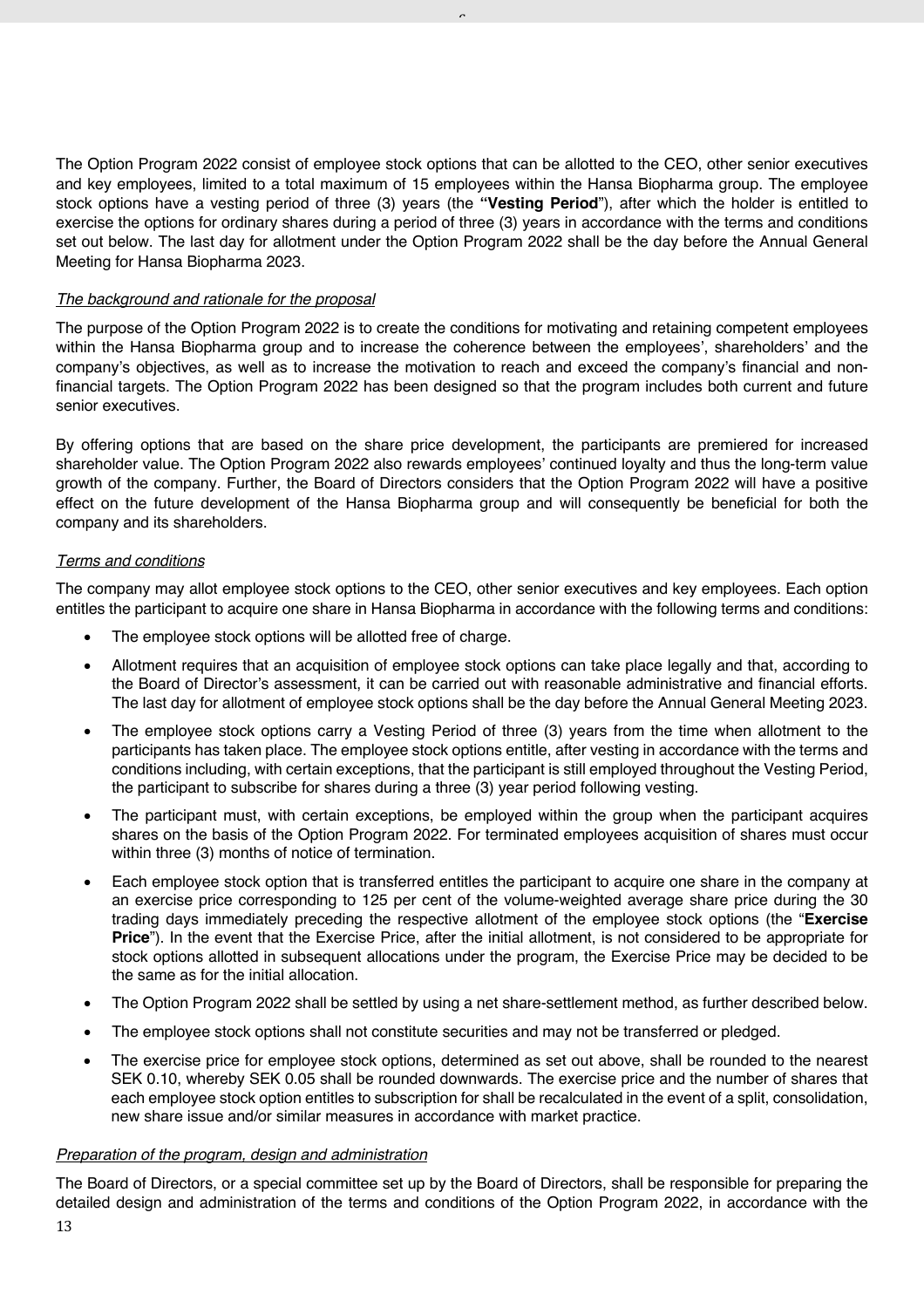presented terms and guidelines including provisions on recalculation in the event of an in-between bonus issue, share split, rights issue and/or similar measures. In connection therewith, the Board of Directors shall be entitled to make adjustments to meet specific foreign regulations or market conditions. The Board of Directors shall also be entitled to make other adjustments if significant changes occur in the Hansa Biopharma group or in its environment that would result in that the adopted terms for the Option Program 2022 no longer fulfils their objectives or the rationale for the proposal.

 $\overline{a}$ 

## *Allocation of employee stock options*

The right to receive employee stock options shall accrue to the CEO, senior executives and key employees, current and future, within the limits outlined in below table:

| Category                                     | Maximum number of<br>persons | Maximum number of<br>employee stock options | Maximum number of<br>employee stock options per<br>person within the category |
|----------------------------------------------|------------------------------|---------------------------------------------|-------------------------------------------------------------------------------|
| CEO                                          |                              | 120,000                                     | 120,000                                                                       |
| Other senior executives and<br>key employees | 14                           | 332,307                                     | 70,000                                                                        |

In total, not more than 452,307 employee stock options may be allotted.

Board members shall not be eligible to participate in the Option Program 2022.

## *Net share-settlement method for Option Program 2022*

The Option Program 2022 shall be settled by using a net share-settlement method ("**Net share-settlement**"). The Net share-settlement entails that stock options are settled by delivering a number of shares corresponding to the Stock Option Value (as defined below) to the participants free of charge without any payment of the exercise price. The number of shares to be delivered is calculated by deducting the exercise price of the exercised options from the prevailing share price of the Hansa Biopharma common shares on the stock market at the time of exercise ("**Market Price**") (the "**Stock Option Value**") and dividing the Stock Option Value with the Market Price.

## *Illustrative example of Net share-settlement*

A participant in Option Program 2022 holds 100 stock options with Market Price of the common shares of SEK 75 and Exercise Price of SEK 50. The difference between the Market Price and the Exercise Price is SEK 25 per option ("**Stock Option Value**"). Instead of the participant paying the Exercise Price (number of stock options (100) multiplied by the Exercise Price (SEK 50)) and the company delivering 100 shares worth 75 SEK each (Market Price), the company would use Net-settlement by delivering shares in an amount corresponding to the Stock Option Value divided with the Market Price ((25\*100)/75) – i.e. the company would deliver 33.33 shares meaning 33 shares and SEK 25 in cash.

## *Scope and costs for the Option Program 2022*

The Option Program 2022 will be reported in accordance with IFRS 2, which means that the option rights will be expensed as non-cash personnel costs over the Vesting Period. Costs related to the employee stock options are estimated to amount to SEK 7.2 million, excluding social contributions, accounted in accordance with IFRS 2 based on the following assumptions: (i) that 452,307 employee stock options are allotted, (ii) that the volume-weighted average share price, at the beginning of the Option Program 2022, is SEK 56 per ordinary share, and (iii) an estimated annual turnover of personnel of 5 per cent. Based on the same assumptions as above, and subject to social contributions of 30 per cent, and a share price increase of 75 per cent from the start of the Option Program 2022 until the employee stock options are exercised, the costs for social contributions are estimated to amount to SEK 3.3 million. The total cost in accordance with IFRS 2, including social security costs, is therefore estimated at SEK 3.5 million per year over the Vesting Period, based on the same assumptions as above.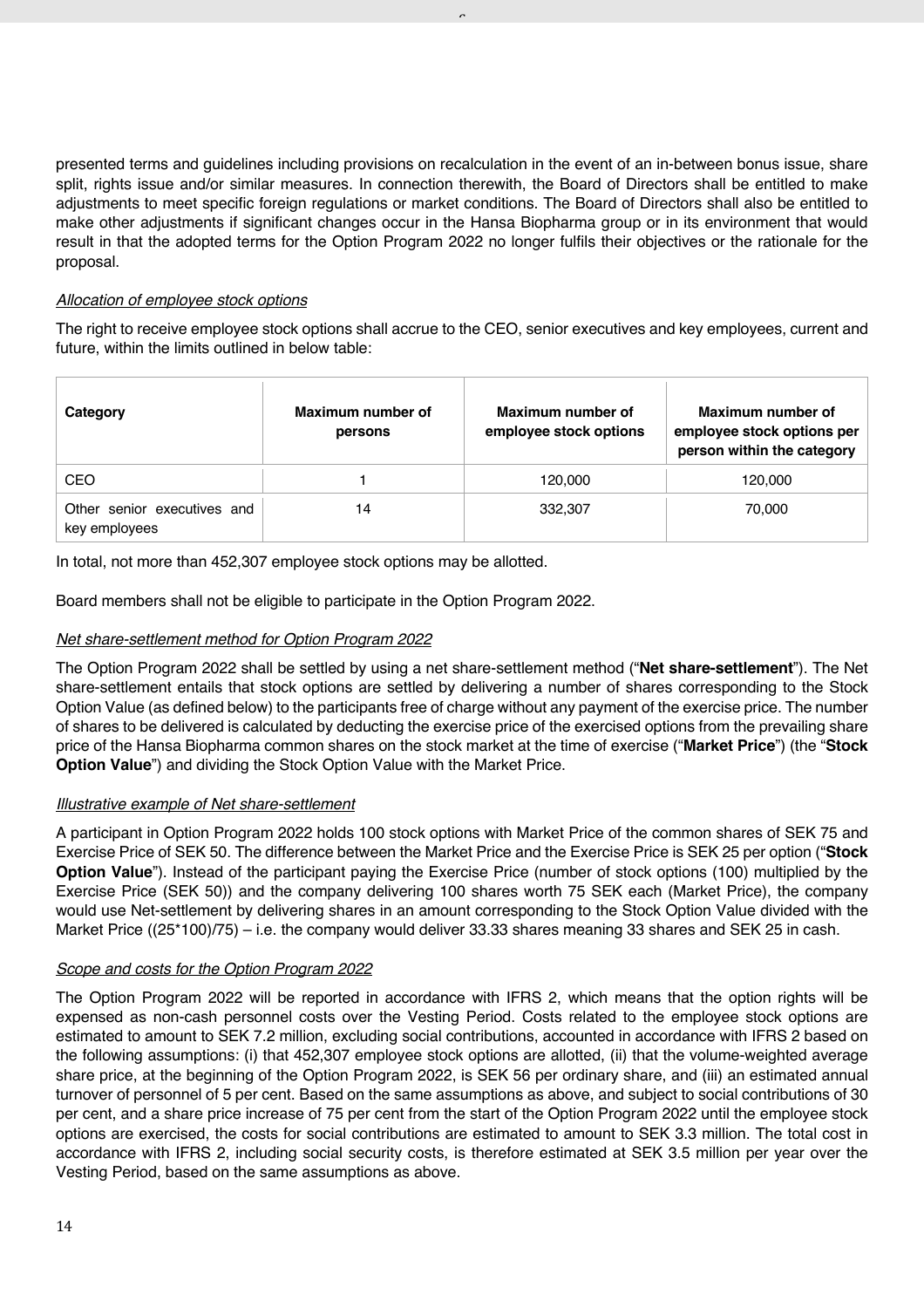## *Dilution and effects on key ratios*

Upon maximum allotment of employee stock options and provided that (i) the hedging arrangements in accordance with item 18(b) below are adopted, it is estimated that not more than 226,154 ordinary shares will be allotted to participants under the Option Program 2022 using the Net-share-settlement, and that 67,846 ordinary shares will be used to secure social contributions arising as a result of the Option Program 2022 from already existing C-shares, which would entail an incremental dilution effect of approximately 0.5 per cent of the total number of ordinary shares in the company.

 $\overline{a}$ 

Given the above assumptions regarding scope and costs, and that Option Program 2022 was introduced in 2020 instead, it is estimated that the key figure earnings per share for full year 2021 would have decreased from SEK -12.33 to approximately SEK -12.41.

#### *The preparation of the proposal*

Option Program 2022 has been prepared by the company's Board of Directors and its Remuneration Committee in consultation with external advisors. Option Program 2022 has been discussed by the Board of Directors at meetings held in May 2022.

## *Proposal regarding authorization for the Board of Directors to issue new class C shares, authorization to repurchase issued class C shares, transfer own ordinary shares to participants in the programs and the market (item 18(b))*

The resolutions under this item 18(b) regarding authorization for the Board of Directors to issue new class C shares, authorization to repurchase issued class C shares, transfer own ordinary shares to participants in the Option Program 2022, the Share Rights Program 2022 and the Outstanding Incentive Programs as well as in the market are proposed to be passed as one resolution.

## *Authorization for the Board of Directors to issue class C shares*

The Board of Directors proposes that the Annual General Meeting resolves to authorize the Board of Directors, during the period until the Annual General Meeting 2023, on one or more occasions, to increase the company's share capital by not more than SEK 226,154 by the issue of not more than 226,154 class C shares, each with a quota value of SEK one (1). With deviation from the shareholders' pre-emption rights, the participating bank shall be entitled to subscribe for the new class C shares at a subscription price corresponding to the quota value of the shares. The purpose of the authorization and the reason for the deviation from the shareholders' pre-emption rights in connection with the issue of shares is to ensure delivery of shares to employees under the Option Program 2022, the Share Rights Program 2022 and/or the Outstanding Incentive Programs, as well as to secure potential social contributions arising as a result of the Option Program 2022, the Share Rights Program 2022 and/or the Outstanding Incentive Programs.

## *Authorization for the Board of Directors to repurchase class C shares*

The Board of Directors proposes that the Annual General Meeting resolves to authorize the Board of Directors, during the period until the Annual General Meeting 2023, on one or more occasions, to repurchase class C shares. The repurchase may only be effected through an offer directed to all holders of class C shares and shall comprise all outstanding class C shares. Repurchases shall be effected at a purchase price corresponding to the quota value of the share. Payment for the acquired class C shares shall be made in cash. The purpose of the proposed repurchase authorization is to ensure delivery of shares to participants in the Option Program 2022, the Share Rights Program 2022 and/or the Outstanding Incentive Programs in accordance with the adopted terms and conditions and in order to secure possible social contributions arising as a result of the Option Program 2022, the Share Rights Program 2022 and/or the Outstanding Incentive Programs.

#### *Resolution to transfer own ordinary shares*

The Board of Directors proposes that the Annual General Meeting resolves that the class C shares that the company purchases by virtue of the authorization to repurchase its own class C shares in accordance with the proposal under this item 18(b) and class C shares issued pursuant to the proposal in item 17(b) as well as the class C shares currently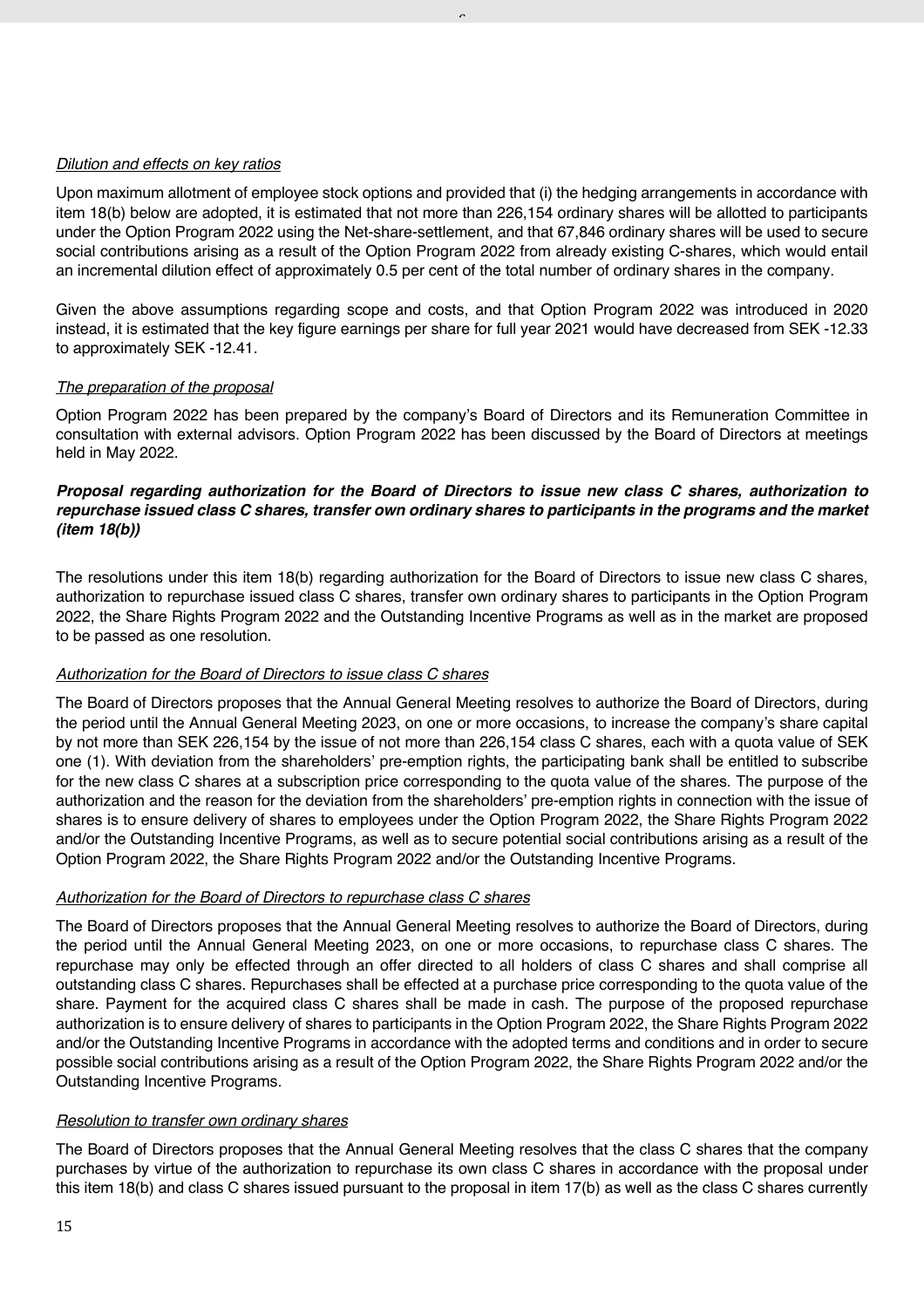held by the Company, following reclassification into ordinary shares, amounting to a total maximum of 2,712,678 ordinary shares (for avoidance of doubt, in total under the resolution to transfer own ordinary shares pursuant to this proposal and the proposal under item 17(b)), may be transferred free of charge to participants in the Option Program 2022, the Share Rights Program 2022, if approved, and/or to participants in the Outstanding Incentive Programs, in accordance with the approved terms and conditions, as well as be transferred on Nasdaq Stockholm, including through a financial intermediary, at a price within the registered price range at the relevant time, to cover any social contributions in accordance with the terms and conditions of the Option Program 2022, the Share Rights Program 2022, if approved, and/or to participants in the Outstanding Incentive Programs. The number of shares to be transferred is subject to recalculation in the event of a bonus issue, split, rights issue and/or other similar events.

 $\overline{a}$ 

#### *Proposal on equity swap arrangements with third parties (item 18(c))*

In the event that the required majority for item 18(b) above cannot be achieved, the Board of Directors proposes that the Annual General Meeting resolves to hedge the Option Program 2022 by allowing Hansa Biopharma to enter into equity swap arrangements with third parties on market terms, where the third party in its own name will be able to acquire and transfer ordinary shares in Hansa Biopharma to the participants.

## *Proposal regarding resolution on authorization for the Board of Directors to resolve on new issue of ordinary shares and warrants and/or convertibles (item 19)*

#### *Main proposal (item 19(a))*

Hansa Biopharma is currently launching its lead asset, imlifidase for enabling kidney transplants in highly sensitized patients, in Europe and continues implementing efforts to potentially enable future regulatory approval and market access for this indication in other important markets while pursuing multiple pipeline building projects within transplantation, autoimmune diseases and gene therapy based on its validated technology platform. In this situation, it is important for the Company's ability to build and maximize shareholder value to have, and it is the purpose of the proposed authorization to provide, sufficient financial flexibility and a broad acting scope to the board of directors, in particular to match significant commercial and pipeline growth acceleration opportunities with the available financing mandate, provide flexibility to quickly respond to strategic opportunities such as partnerships or collaborations or to expand the shareholder constituency in certain investor markets or in connection with the listing of the shares on a U.S. stock exchange.

The Board of Directors proposes that the Annual General Meeting renews its previous authorization, which has not been used due to overall stock market conditions and to protect existing shareholders' interests, and resolves to authorize the Board of Directors to, until the next Annual General Meeting, on one or more occasions, decide upon issuances of new ordinary shares, issuance of warrants and/or convertibles. New issues of ordinary shares and issues of warrants and/or convertibles may occur with or without preferential rights for shareholders of the Company and may be made either in cash and/or by way of set-off or contribution in kind or otherwise on specific terms. The number of shares issued, or number of shares created in connection with exercise of warrants or conversion of convertibles, may not correspond to a dilution of more than 20 per cent of the total number of shares outstanding at the Annual General Meeting's resolution on the proposed authorization, after full exercise of the hereby proposed authorization.

#### *Alternative proposal (item 19(b))*

If the proposal in item 19(a) above does not get the required supportive votes from the Annual General Meeting to be passed, the Board of Directors proposes that it is given an authorization to issue new shares, warrants and/or convertibles corresponding to a dilution of not more than 10 per cent, on the same terms and conditions as stated above in item 19(a).

## *Majority requirements*

Resolutions in accordance with items 16 and 19 above requires approval of at least two thirds (2/3) of the shares represented and votes cast at the Annual General Meeting. Resolutions in accordance with items 17(b) and 18(b) above requires approval of at least nine tenths (9/10) of both the votes cast and the shares represented at the Annual General Meeting.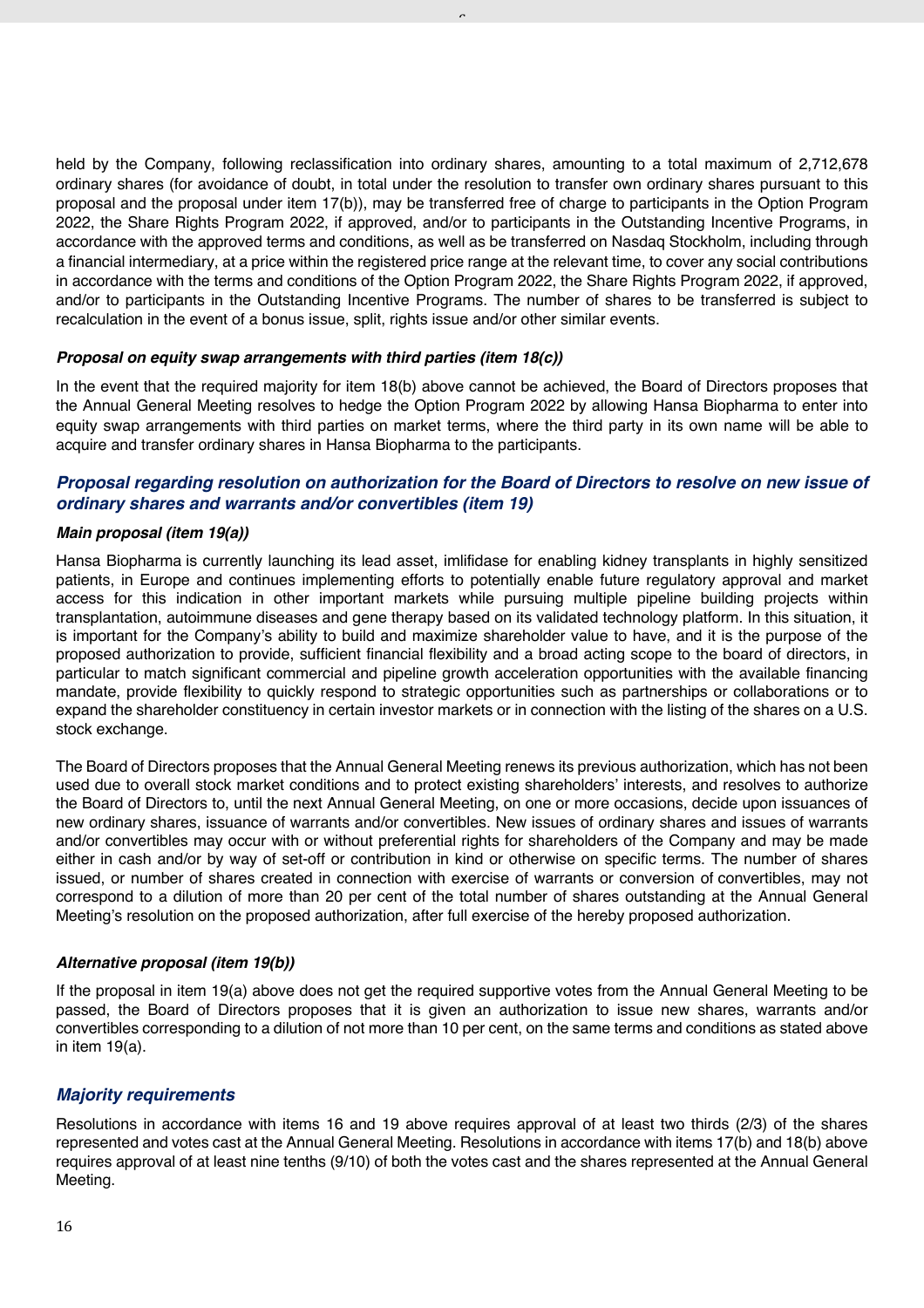## *Authorization*

The CEO, or such person that the CEO may appoint, shall be authorized to make the minor adjustments in the resolutions adopted by the Annual General Meeting as may be required in connection with registration with the Swedish Companies Registration Office and Euroclear Sweden.

 $\overline{a}$ 

## *Shareholders' right to request information*

Shareholders are reminded of their right to request information in accordance with Chapter 7 Section 32 of the Swedish Companies Act (Sw. *aktiebolagslagen*). A request for such information shall be made in writing to Hansa Biopharma AB (publ), att: Annual General Meeting, Box 785, SE-220 07 Lund, Sweden or via email to ir@hansabiopharma.com, no later than on June 20, 2022. Information relating to such requests will be made available at Hansa Biopharma AB (publ), Scheelevägen 22, SE-223 63 Lund, Sweden and on www.hansabiopharma.com no later than on June 25, 2022. The information will also be sent, within the same period of time, to shareholders who so request and state their address.

## *Shares and votes*

At the time this notice was issued, the total number of shares in the company amounts to 46,335,361, of which 44,473,452 ordinary shares and 1,861,909 class C shares. All class C shares are held in treasury. The total number of votes in the company amounts to 44,659,642.9 of which the company holds 186,190.9 votes which may not be represented or voted for at the Annual General Meeting.

## *Documents*

The annual report, the auditor's report, the remuneration report and other supporting documents for the Annual General Meeting, the proposal and motivated statement from the Nomination Committee as well as the statement from the auditor pursuant to Chapter 8 Section 54 of the Swedish Companies Act will be available to the shareholders at the company's office at Scheelevägen 22, SE-223 63 Lund, Sweden, and on the company's webpage www.hansabiopharma.com, no later than June 9, 2022, and will be sent to shareholders who so request and state their postal address.

Proxy forms for shareholders who would like to vote in advance through proxy are available at www.hansabiopharma.com.

For information on how your personal data is processed, see the integrity policy that is available at Euroclear's webpage www.euroclear.com/dam/ESw/Legal/Privacy-notice-bolagsstammor-engelska.pdf. \_\_\_\_\_\_\_\_\_\_\_\_\_\_\_\_\_\_\_\_\_

*This is an in-house translation of the Swedish original wording. In case of differences between the English translation and the Swedish original, the Swedish text shall prevail.*

> Lund, May 2022 **Hansa Biopharma AB (publ)** *The Board of Directors*

#### About Hansa Biopharma

Hansa Biopharma is a pioneering commercial-stage biopharmaceutical company on a mission to develop and commercialize innovative, lifesaving and life altering treatments for patients with rare immunological conditions. Hansa has developed a first-in-class immunoglobulin G (IgG) antibody cleaving enzyme therapy, which has been shown to enable kidney transplantation in highly sensitized patients. Hansa has a rich and expanding research and development program, based on the Company's proprietary IgG-cleaving enzyme technology platform, to address serious unmet medical needs in transplantation, autoimmune diseases, gene therapy and cancer. Hansa Biopharma is based in Lund, Sweden and has operations in Europe and the U.S. The Company is listed on Nasdaq Stockholm under the ticker HNSA. Find out more at https://hansabiopharma.com.

--ENDS--